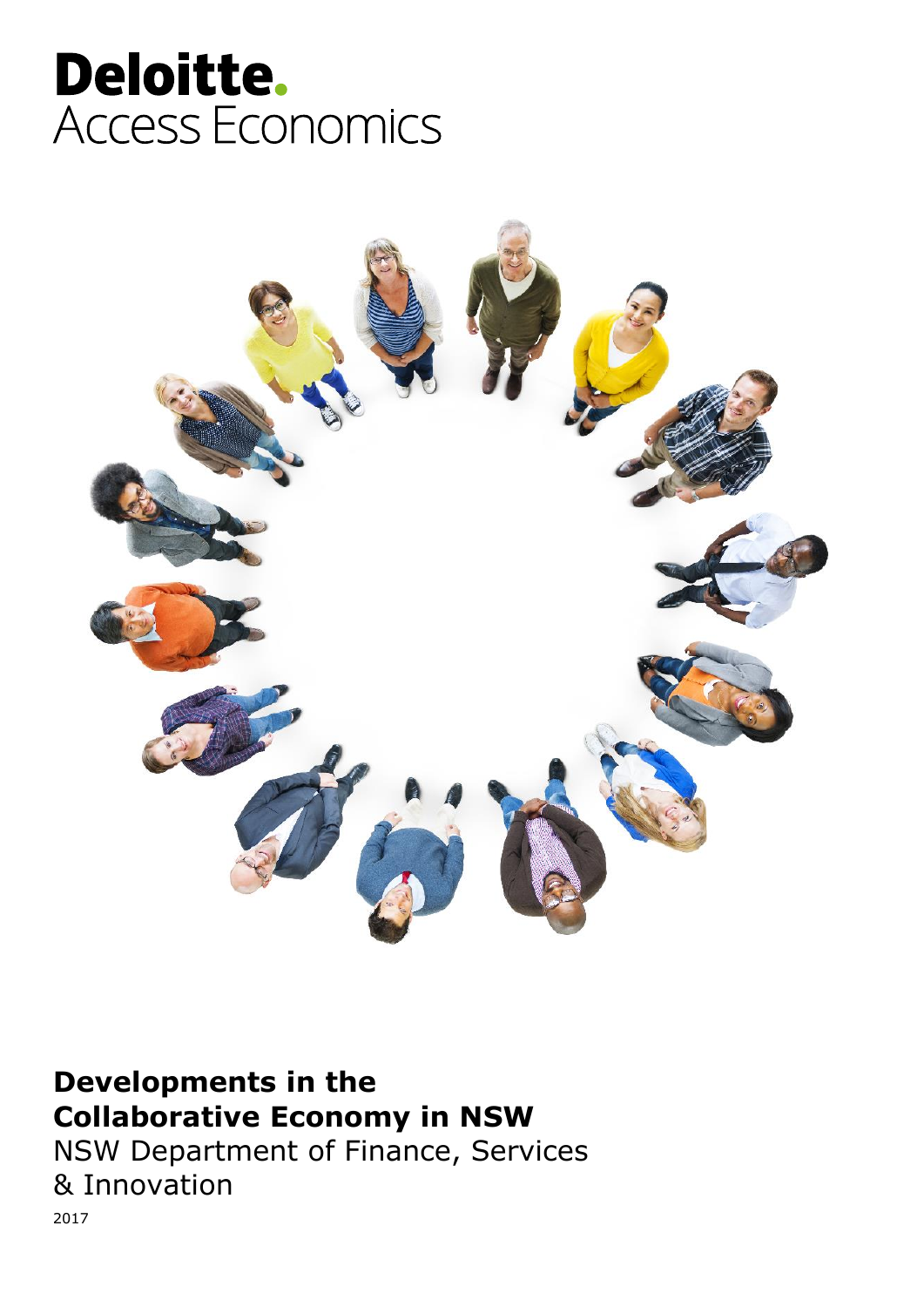# Contents

| Executive summary      |                                                                                |                                                                                                                                                                  |                                       |  |
|------------------------|--------------------------------------------------------------------------------|------------------------------------------------------------------------------------------------------------------------------------------------------------------|---------------------------------------|--|
| $\mathbf{1}$           | Introduction                                                                   |                                                                                                                                                                  |                                       |  |
|                        | 1.1<br>Definition<br>1.2 <sub>1</sub>                                          | Assessing developments in the collaborative economy                                                                                                              | 1<br>3                                |  |
| 2                      | Growth of existing businesses                                                  |                                                                                                                                                                  |                                       |  |
| 3                      | New market entrants                                                            |                                                                                                                                                                  |                                       |  |
|                        | 3.1<br>$3.2 -$<br>Financial services<br>$3.3 -$<br>3.4<br>3.5<br>3.6 Education | Transportation and automotive<br>Accommodation services<br>The goods and redistribution market<br>Services and labour hire<br>3.7 Other collaborative businesses | 7<br>10<br>13<br>15<br>16<br>17<br>19 |  |
| 4                      | New business models and innovation                                             |                                                                                                                                                                  | 24                                    |  |
| 5                      | Conclusion                                                                     |                                                                                                                                                                  | 27                                    |  |
| Limitation of our work |                                                                                |                                                                                                                                                                  |                                       |  |
|                        | General use restriction                                                        |                                                                                                                                                                  |                                       |  |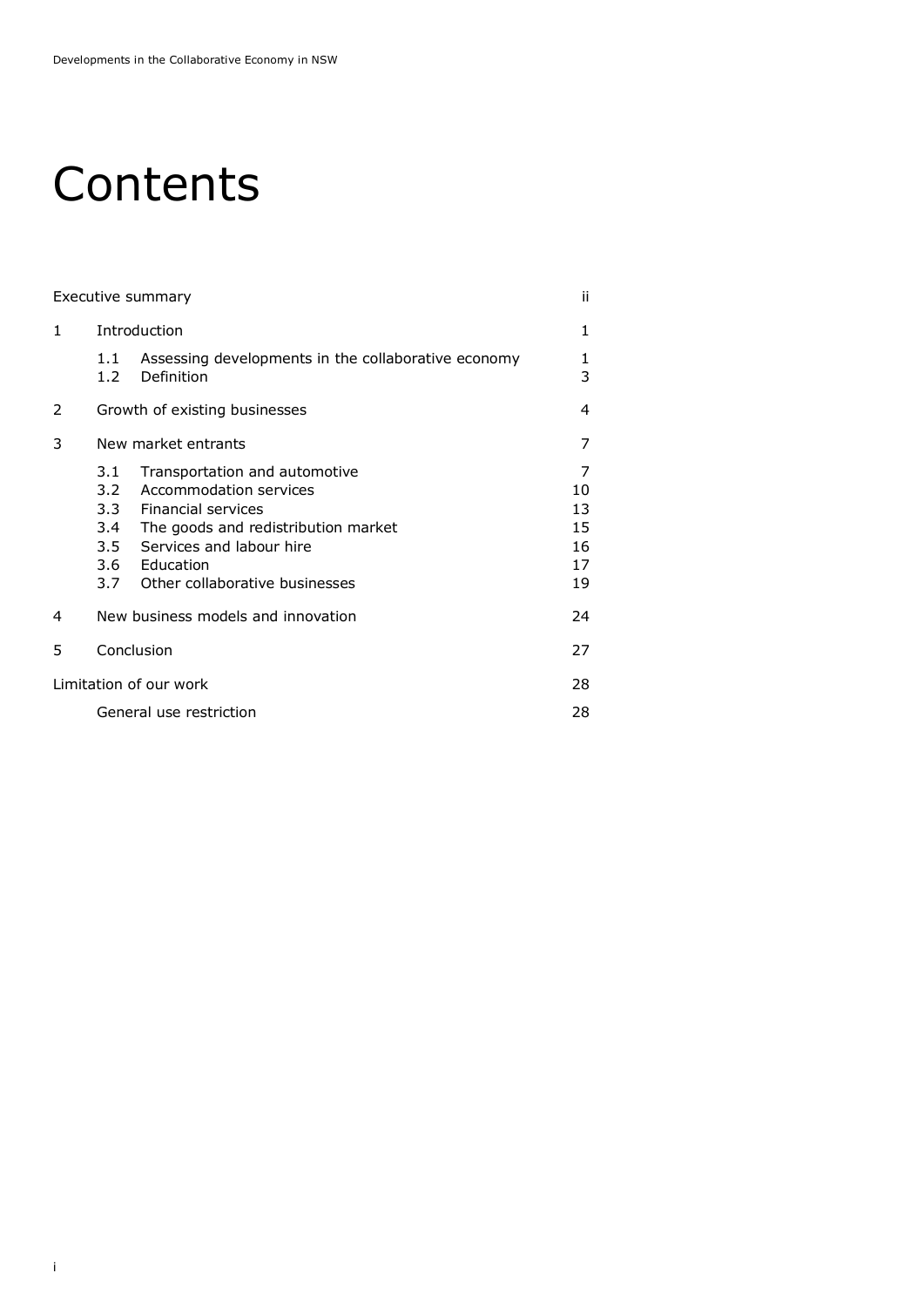### Executive summary

The collaborative economy in NSW has experienced significant growth over the past year. This report assesses the developments seen in this sector in a number of ways to create an overall picture of the current state of play. These measures are growth among major players, increasing competition from new market entrants, and businesses expanding their business models into new sectors and to reach new markets.

#### **Growth in major players**

Revenue earned in NSW among major players has **grown 68% over the past year** to \$2.6 billion in 2016. The number of collaborative economy participants who generate income through these platforms has also grown, reaching **92,400 people in NSW**, doubling over the past year. Collaborative economy businesses in NSW providing financial services have experienced particularly rapid growth, **increasing over fourfold** in revenue terms.

#### **New market entrants**

A study of new entrants from key sectors supplements the analysis of the growth in major players. There have been significant changes to the market structure in a number of sectors, including:

- The formation of new businesses driving competition such as **Go Buggy** and **My Country Taxi** in regional NSW as part of the ridesharing industry, and **Spare Workspace**, a new platform to facilitate office space sharing.
- Collaborative businesses from around the world expanding into the Australian economy. For example **Harmoney**, a New Zealand based peer-to-peer lending business, and **Deliveroo**, a food delivery service from the UK.
- The emergence of businesses like **Spacer** in new niche sectors such as storage space sharing.

#### **New business models and innovation**

Another example of innovation is collaborative businesses beginning to expand their business models to operate in new sectors and reach wider markets. For example, Uber is expanding its services from point to point transport by leveraging its platform and user base to provide different services. As part of that, **UberEats** launched in April, which enables food deliveries through the Uber platform.

Partnerships between collaborative economy businesses and traditional businesses is another trend emerging in NSW. These partnerships connect traditional and collaborative markets and provide both parties access to wider markets. For example, a recent partnership between **eBay and Woolworths/BigW** has increased flexibility of the eBay delivery process for its users.

Together, these three perspectives on the collaborative economy indicate substantial development over the past year.

**Deloitte Access Economics**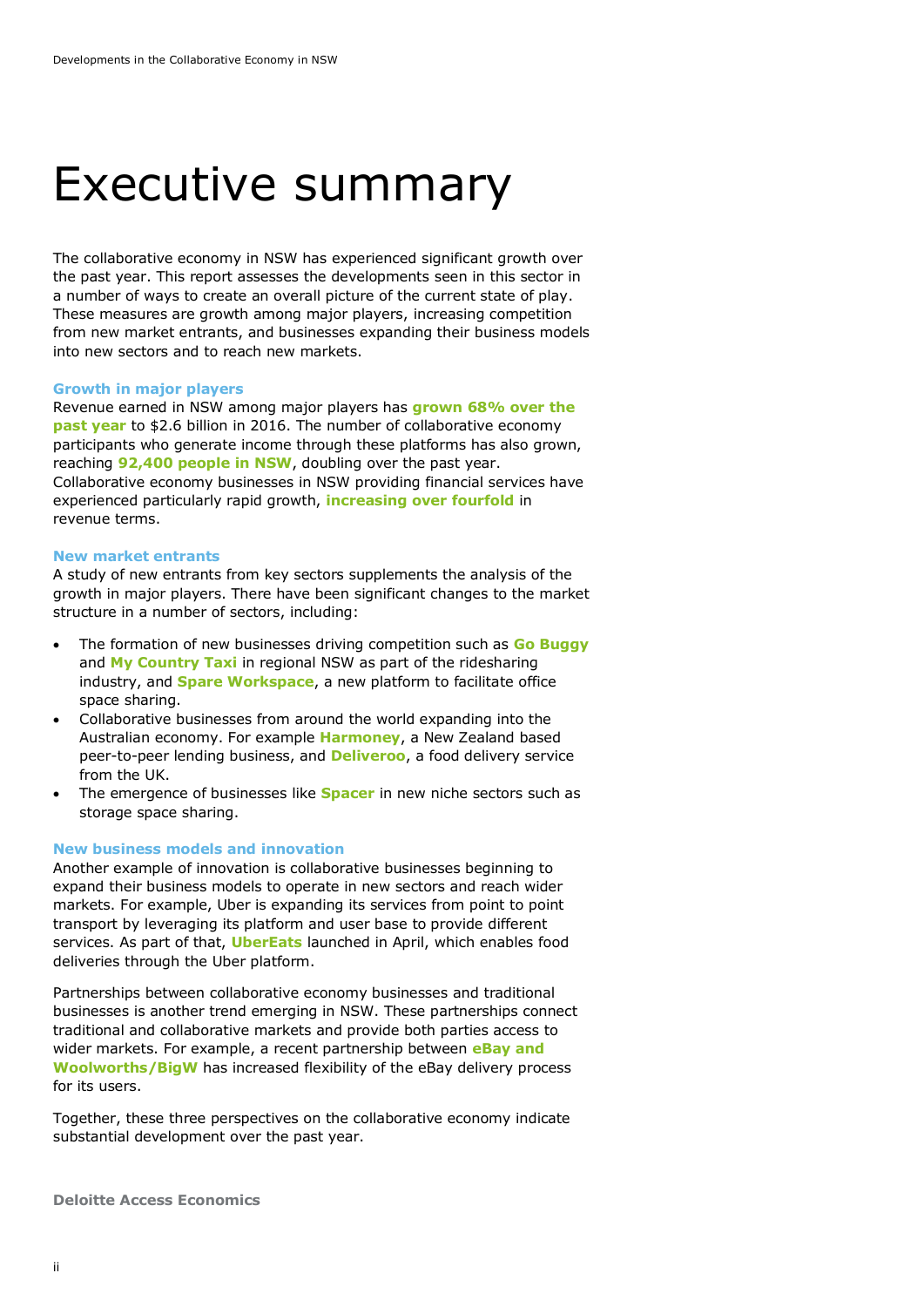# 1 Introduction

The collaborative economy has continued to grow in 2016. New business models brought on by innovation in the sector have had an impact across a wide range of industries, and has necessitated reviews of existing regulatory frameworks, particularly in relation to consumer protection. Progress has already been made in this area. Over the past year the NSW Government has published a position paper, legalised ridesharing, and undertaken a parliamentary committee review into short-term home letting.

The NSW Department of Finance, Services and Innovation (DFSI) commissioned Deloitte Access Economics to review developments in the collaborative economy in NSW since the publication of the 2015 Review of the Collaborative Economy in NSW. 1

This report is a high level summary of what has changed over the year since the previous report, based on publicly available data. The objective is to understand how the sector has grown and changed, and to apprise the NSW Government of the state of play of the evolving collaborative economy in NSW.

#### **1.1 Assessing developments in the collaborative economy**

This report considers various aspects of development in the collaborative economy, in particular, it looks at three indicators of growth (see Figure 1.1):

- 1. Changes in the value (revenue generated) and volume (number of users who earned income) of activity for the major collaborative economy businesses.
- 2. Changes in the market structure in key sectors. That is, exit of existing participants and new entrants into the following sectors:
	- Transport and automotive
	- Accommodation services
	- Financial services
	- The goods and redistribution market
	- Services and labour hire
	- Education
	- Other collaborative businesses
- 3. Expansion of collaborative economy businesses into new sectors and using new business models.

<sup>&</sup>lt;sup>1</sup> Report available at: [https://www.finance.nsw.gov.au/publication-and](https://www.finance.nsw.gov.au/publication-and-resources/collaborative-economy)[resources/collaborative-economy](https://www.finance.nsw.gov.au/publication-and-resources/collaborative-economy)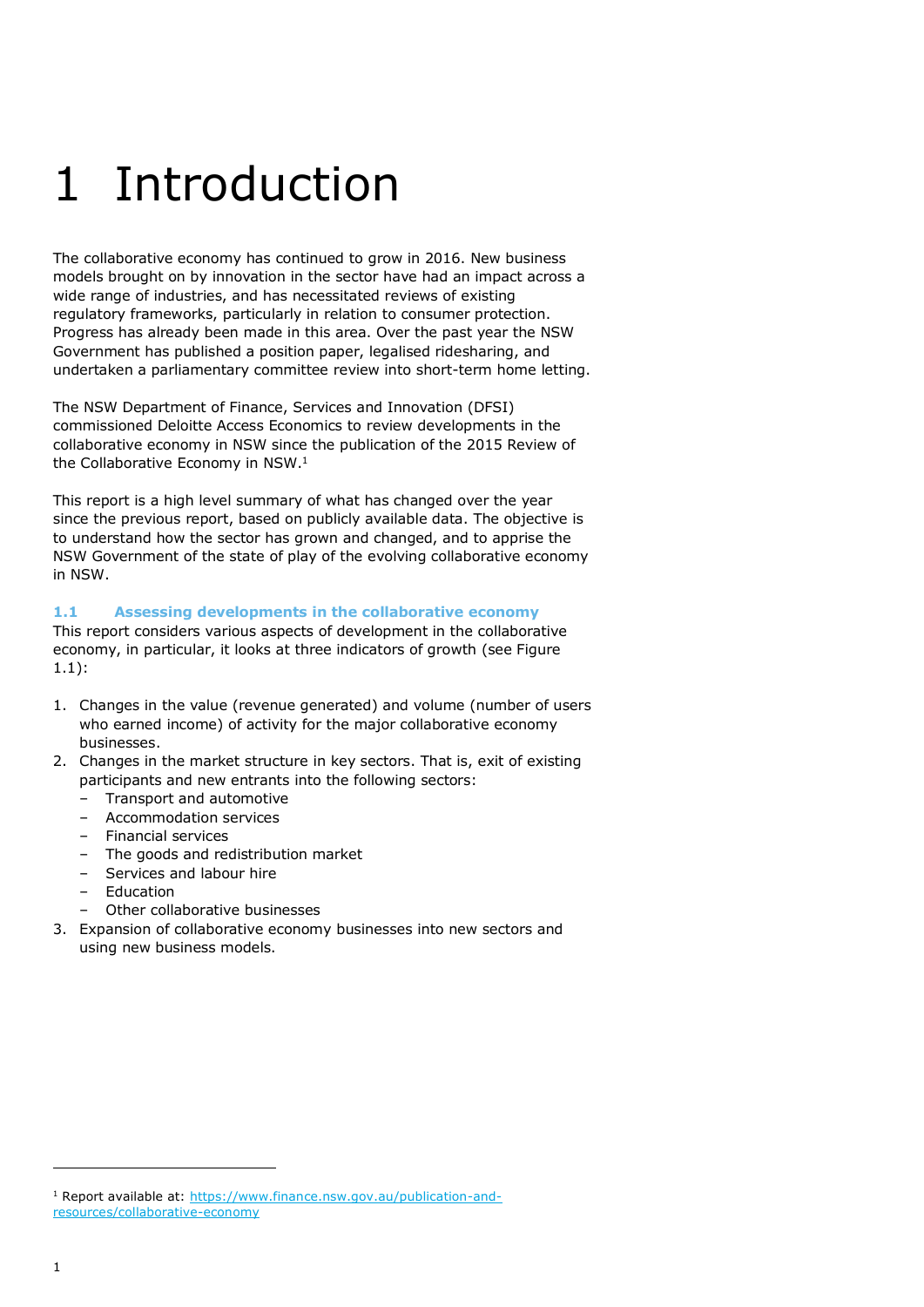

#### Figure 1.1: Assessing developments in the collaborative economy

Development in the collaborative economy is considered through three perspectives, partly recognising the current limitations in the availability of data, but also the need to look beyond the numbers to understand how the sector is growing. The growth of activity among major players demonstrates that the collaborative business model is, at a high level, continuing to be viable and desirable in the NSW context. This is based on publicly available revenue and user data.

An analysis of exits and new entries into identified collaborative economy sectors provides an additional view into the growth of the collaborative economy. Reviewing changes in the market structure of individual sectors gives a good proxy of activity and level of competition in the market in the absence of revenue data.

Further, an exploration of the expansion of existing participants into different sectors indicates innovation in the market, and the blurring of the lines between collaborative and traditional business models speaks to the desire of collaborative businesses to scale up their operations and access wider markets.

Consideration of these three perspectives provide a broad view of how the collaborative economy has developed. At the same time, activity growth, net new entry, and expansion and innovation provide an indication that the collaborative economy is evolving.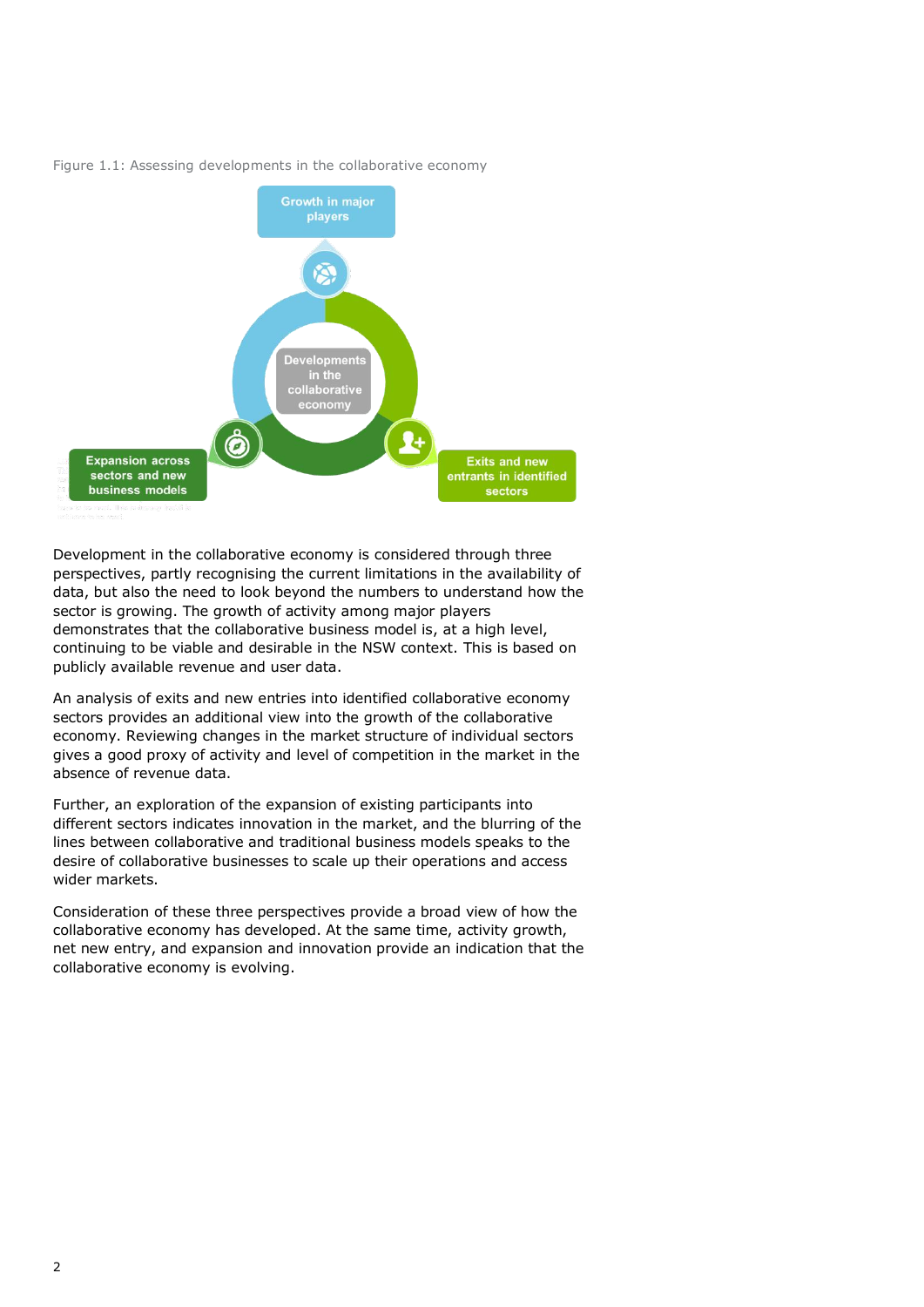#### **1.2 Definition**

To ensure consistency, the definition of the collaborative economy is an updated version of that used in the 2015 report:

*"an economic system of decentralised networks and marketplaces that unlocks the value of underused assets by matching needs and haves, in ways that bypass traditional middlemen." – Rachel Botsman (2015) 2*

As in the 2015 report, collaboration between employees, or large businesses, are not the focus of this report. Instead, the emphasis is on businesses which are enabled by digital platforms, and encourage collaboration between producers and consumers.

We take Rachel Botsman's definition of the collaborative economy as a starting point, recognising the idea that the collaborative economy *"unlocks the value of underused assets"*. However, the degree to which different collaborative economy business models deliver this can vary. Some businesses may help individuals increase the productivity of their existing assets, for example, a homeowner being able to rent out unused storage space in return for income. Other businesses may simply be about changing consumer attitudes to consumption by using a platform which connects buyers and sellers in a way that better meets consumers' needs. For example, car sharing services can make it easier to rent a car on demand and for short periods, which may reduce the need for an individual to own a car while still providing them the convenience they require. That is, these platforms help to shift consumer preferences away from a need to own to an acceptance of 'shared consumption'.

This report considers a number of the existing sectors in the collaborative economy, including:

- Transport and automotive
- Accommodation services
- Financial services
- The goods and redistribution market
- Services and labour hire
- Education
- Other collaborative businesses

<sup>2</sup> Rachel Botsman (2015), "Defining The Sharing Economy: What Is Collaborative Consumption-And What Isn't?", available at: [http://www.fastcoexist.com/3046119/defining-the-sharing-economy-what-is](http://www.fastcoexist.com/3046119/defining-the-sharing-economy-what-is-collaborative-consumption-and-what-isnt)[collaborative-consumption-and-what-isnt](http://www.fastcoexist.com/3046119/defining-the-sharing-economy-what-is-collaborative-consumption-and-what-isnt)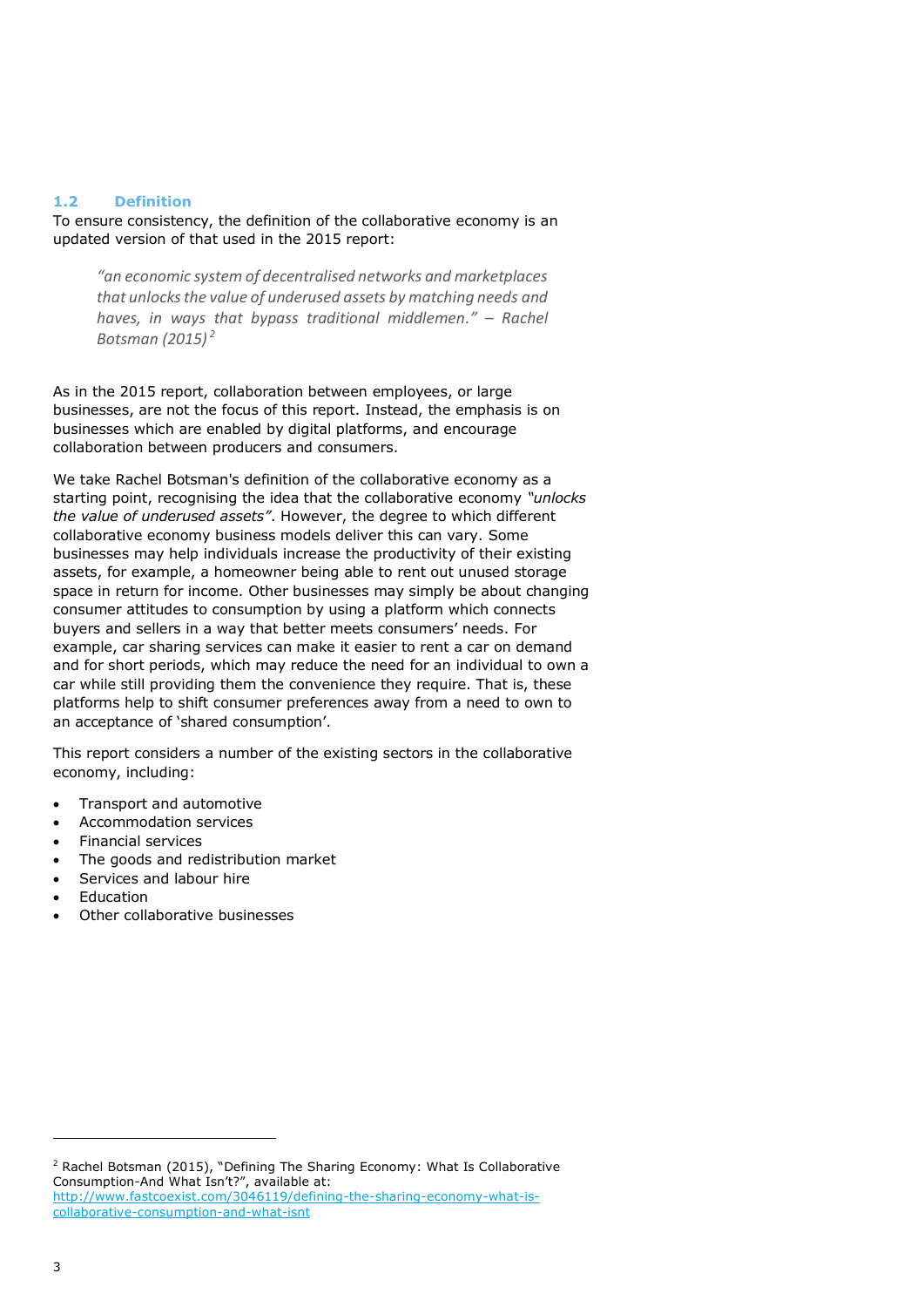# 2 Growth of existing businesses

The 2015 report estimated the revenue generated by key businesses in the major sectors of the NSW collaborative economy to be \$1.6 billion in 2014- 15, with around 45,000 users earning money through these platforms.

This report revisits those data for these key businesses; results are presented in Table 2.1. These figures provide an indication of growth in key existing businesses in the major collaborative economy sectors in NSW.

| <b>Sector</b>                    | <b>Example</b><br><b>business</b> | <b>Revenue</b><br>generated<br>$(\text{5m})$ | Growth<br>(9/0) | Users who<br>generated<br>income | Growth<br>(9/6) |
|----------------------------------|-----------------------------------|----------------------------------------------|-----------------|----------------------------------|-----------------|
| Transportation<br>and Automotive | Uber                              | 132                                          | 242             | 10,200                           | 47              |
| Accommodation<br>Services        | Airhn $h^3$                       | 180                                          | 55              | 39,500                           | 139             |
| Financial<br>Services            | SocietyOne                        | 16                                           | 345             | 6,500                            | 164             |
| Goods and<br>Redistribution      | eBay                              | 1,589                                        | 67              | 10,0004                          |                 |
| Services and<br>Labour Hire      | <b>Hipages</b>                    | 724                                          | 57              | 26,300                           | 50              |
| Total                            |                                   | 2,640                                        | 68              | 92,400                           | 108             |

Table 2.1: Growth in the collaborative economy 2014-15 to 2015-16

Note: User data estimates are rounded.

Source: businesses' websites

Almost all of the businesses profiled have **grown significantly over the past year, with overall revenue growing at an average of 68%** from \$1.6 billion to \$2.6 billion in NSW in 2016. The latter is equivalent to 0.5% of NSW Gross State Product<sup>5</sup>. Growth in revenues may reflect an increase in the market share of these businesses but also increased activity in the sector overall.

<sup>&</sup>lt;sup>3</sup> Airbnb data relies on number of listed properties, and given that approximately 30% of these result from a single host listing multiple properties, represents an upper bound estimate of users generating income. However, this methodology is consistent with the previous report. At the same time, data in 2015 was as of October, while current data is as of December. The difference in the time of year may mean that these data are impacted by seasonal changes in activity.

<sup>4</sup> Goods and Redistribution Sector user data are partly based on the number of small businesses active on eBay, which reflects a change in the methodology and thus may not be directly comparable to the figure in the 2015 report.

<sup>5</sup> Australian Bureau of Statistics (2015), 5220.0 – Australian National Accounts: State Accounts, 2015-16, available at:

[http://www.abs.gov.au/AUSSTATS/abs@.nsf/DetailsPage/5220.02015-](http://www.abs.gov.au/AUSSTATS/abs@.nsf/DetailsPage/5220.02015-16?OpenDocument) [16?OpenDocument](http://www.abs.gov.au/AUSSTATS/abs@.nsf/DetailsPage/5220.02015-16?OpenDocument)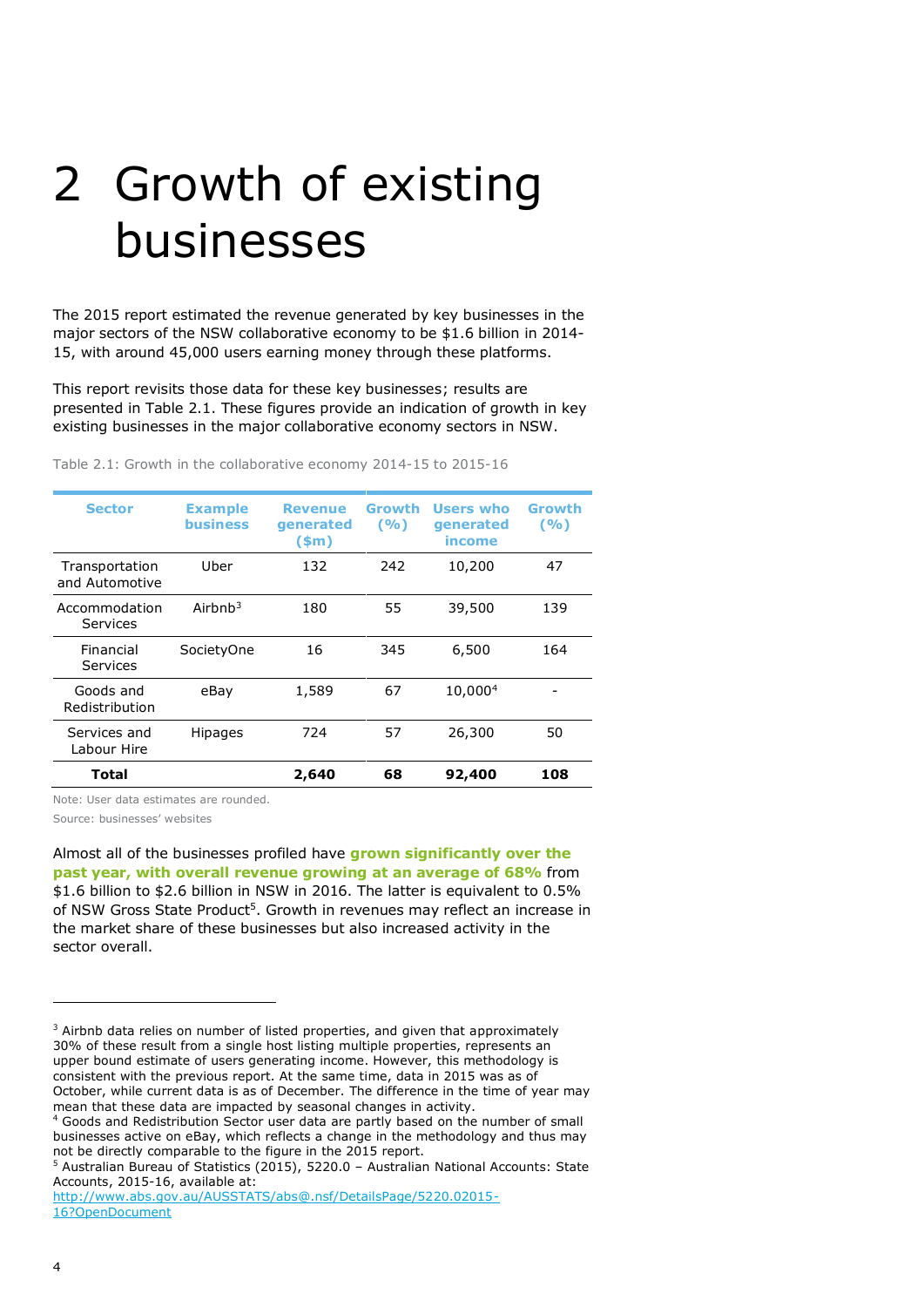There are now around **92,400 users earning income through key collaborative businesses in NSW, which represents a 108% increase from 2014-15**. This is in part due to increased take-up of the platforms in question, but can also be partially attributed to the increasing availability of data; this means that in some cases, data not previously available are now included. This is detailed further below.

There are a number of difficulties in attempting to quantify the size and growth of the collaborative economy. For instance, given the lack of a universally consistent definition of the collaborative economy, different analyses will include different businesses and so produce different figures. Further, isolating the NSW component of collaborative businesses is challenging as these businesses connect people from all over Australia (and often the world). Additionally, some activity may have simply moved from traditional economy businesses to collaborative economy platforms.<sup>6</sup> For example, tradesmen already in the workforce who choose to start using Airtasker or Hipages to source jobs.

For these reasons, this section does not quantify the size of the collaborative economy as a whole, rather it paints a picture of how the major businesses in the key collaborative economy sectors in NSW have performed over the past year. While it is likely that they comprise a significant share of collaborative economy activity in NSW, it remains a subset of the overall collaborative economy.

In line with the 2015 report, the full list of sectors and businesses analysed include:

- **Transportation and automotive** Ridesharing (Uber), car sharing (main players in Australian according to IBISWorld) and P2P car sharing (Car Next Door and DriveMyCar)
- **Accommodation services** Airbnb and Divvy
- **Financial services** Crowdfunding (Kickstarter and Pozible) and P2P lending (entire Australian industry)
- **Goods and redistribution** eBay, Gumtree and DesignCrowd
- **Services and labour hire** Airtasker and Hipages

The methodology for estimating the revenue and participation numbers are in line with the 2015 report. Revenue is calculated as the revenue earned by the platform (e.g. commission on Uber) and suppliers (e.g. income earned by Uber drivers).

In most cases estimating the number of people in NSW earning income from these platforms was done by taking number of users Australia-wide and using population shares as a guide to determine NSW's share. In the case of financial services, average loan size was multiplied by number of annual projects for each financial services business profiled, and then activity attributed to NSW based on share of the population.

Updated figures on the number of goods and redistribution users were in some cases unavailable, as major players such as eBay and Gumtree do not provide regular updates on the number of Australians actively selling on their sites. Where there was no new information the 2015 figures were

 $6$  These estimates report publically available revenue data and do not represent the value added by the industry, rather the revenue and user growth of the businesses over the past year.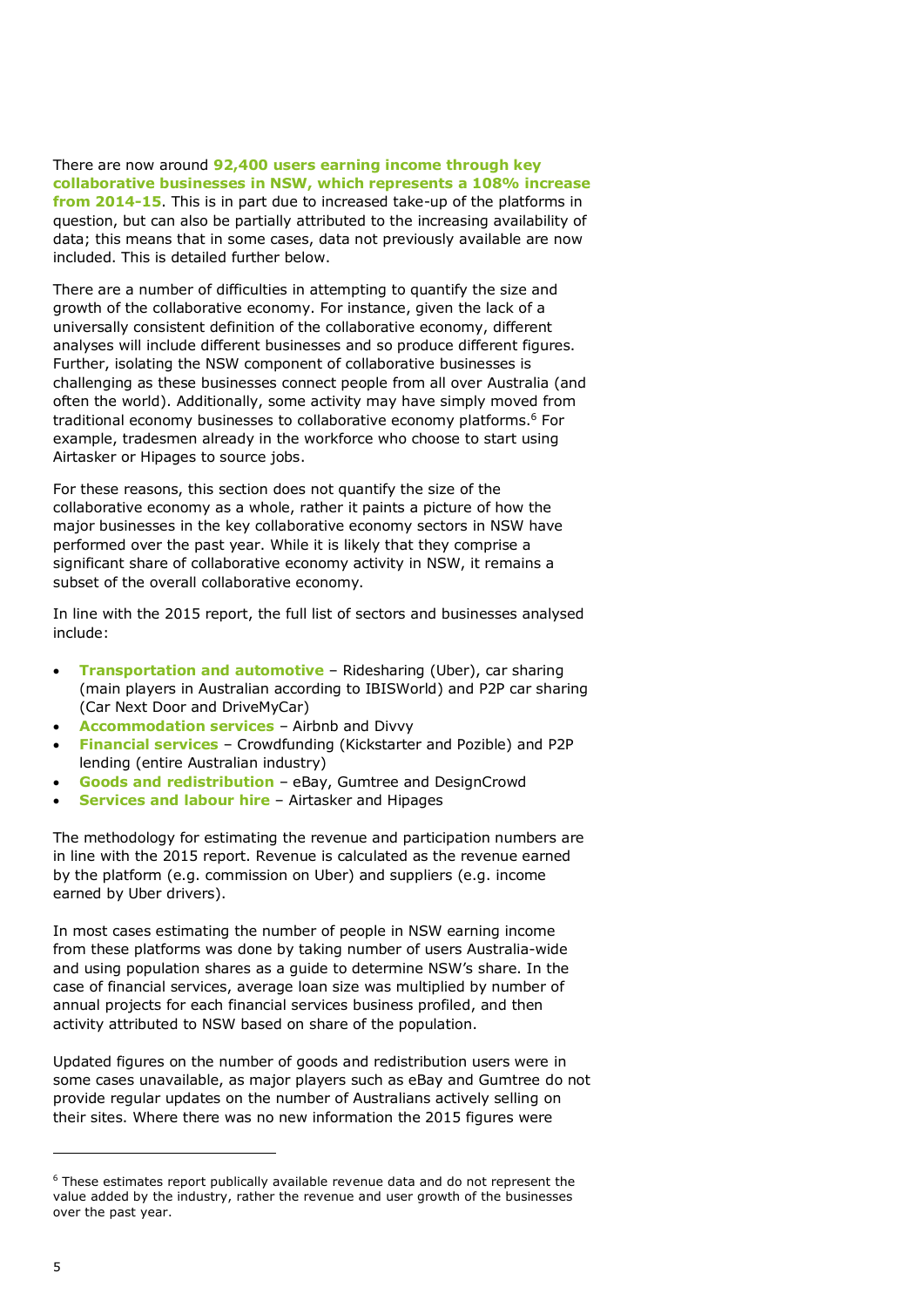used, which is a conservative approach and may underestimate growth in the sector.

However, growth of key businesses is only one aspect of the story and does not capture developments in other collaborative businesses. Therefore, these figures show only part of the growth in the NSW collaborative economy.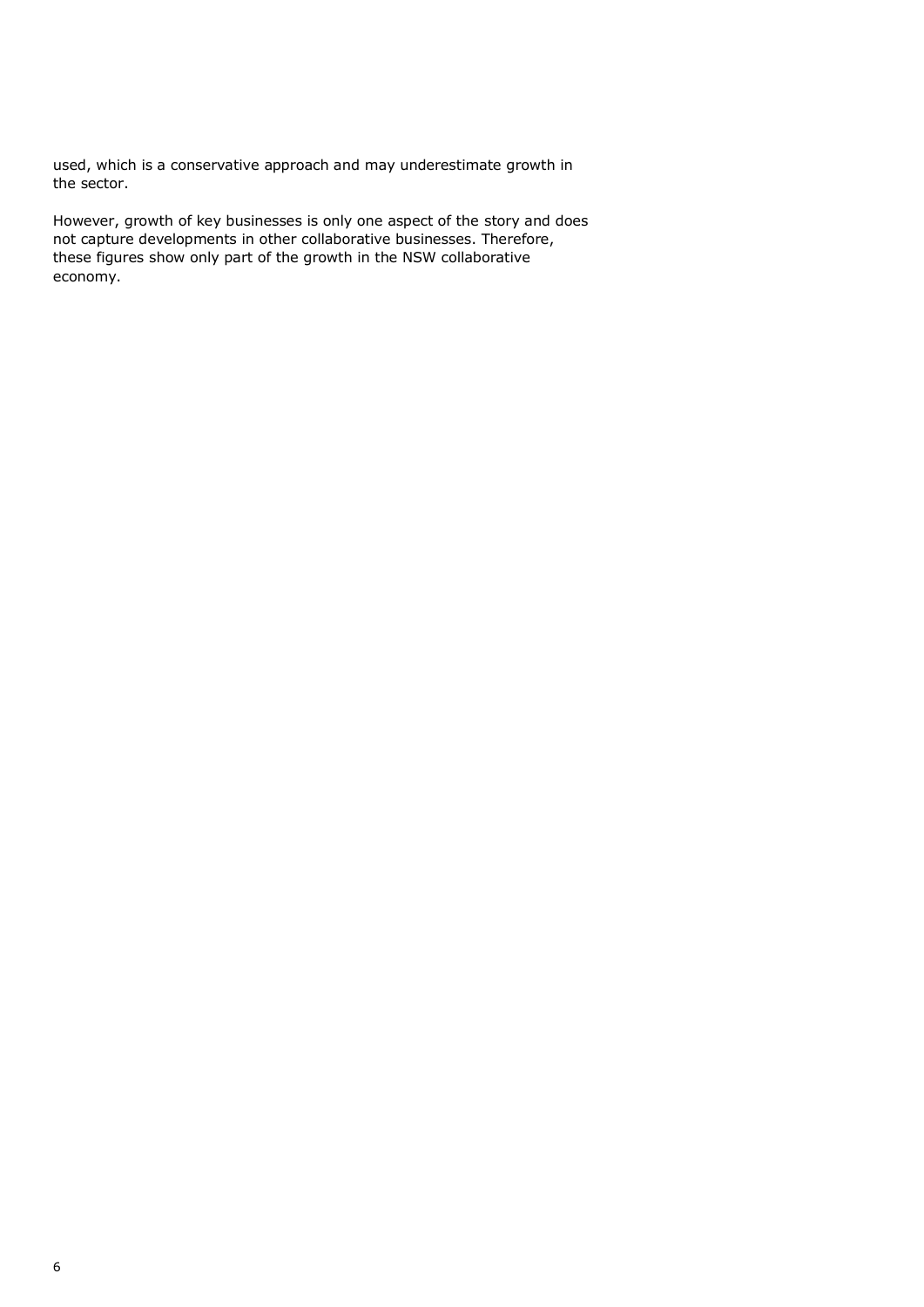# 3 New market entrants

Aside from the strong growth amongst businesses profiled in Chapter 2, there has been growth in the NSW collaborative economy in the form of new entrants to the market and expansion of some of the smaller businesses.

This chapter examines key changes in selected collaborative economy in sectors over the past year. These changes have come from three different sources:

- New competitors in existing collaborative industries such as peer-topeer lending business **True Pillars**;
- New coverage of businesses not included in the previous report, such as **Agrishares**, a business which facilitates the sharing of agricultural equipment; and
- New industries emerging in the collaborative economy such as space sharing business **Spacer**.

#### **3.1 Transportation and automotive**

The transportation sector has continued to grow, with international ridesharing giant **Uber** employing 15,000 drivers and collecting a projected \$260 million in fares this year. In the same period, a new market entrant, **GoCar**, also successfully launched this year. Similarly, the car sharing industry has grown by 25.7% in revenue terms over the last year, and is projected to continue to grow strongly.<sup>7</sup>

#### **3.1.1 Ridesharing**

**GoCar**, an offshoot of taxi-hailing app GoCatch, launched in February 2016.<sup>8</sup> GoCar runs on peak and off peak rates rather than using surge pricing like Uber and has been growing rapidly. By the end of May 2016 it already had 1,000 registered drivers.<sup>9</sup>

Meanwhile **Uber** has remained the largest ridesharing platform in Australia with 14.5 million rides being taken Australia-wide in 2015.<sup>10</sup> Over 1 million Australians have downloaded the app, $11$  and, at last count, there were

<sup>&</sup>lt;sup>7</sup> IBISWorld Pty Ltd (2016), "Car Sharing Providers in Australia", IBISWorld Industry Report OD5063.

 $8$  CNet (2016), "GoCatch takes on Uber, launches ridesharing in Sydney", available at: [https://www.cnet.com/au/news/gocatch-takes-on-uber-launches-gocar](https://www.cnet.com/au/news/gocatch-takes-on-uber-launches-gocar-ridesharing-in-sydney/)[ridesharing-in-sydney/](https://www.cnet.com/au/news/gocatch-takes-on-uber-launches-gocar-ridesharing-in-sydney/)

<sup>&</sup>lt;sup>9</sup> Business Insider Australia (2016), "GoCatch is now cheaper than UberX in Sydney", available at: [http://www.businessinsider.com.au/gocatch-is-now-cheaper-than](http://www.businessinsider.com.au/gocatch-is-now-cheaper-than-uberx-in-sydney-2016-5)[uberx-in-sydney-2016-5](http://www.businessinsider.com.au/gocatch-is-now-cheaper-than-uberx-in-sydney-2016-5)

<sup>10</sup> The Australian (2016), "Uber driving dramatic growth in journeys undertaken", available at: [http://www.theaustralian.com.au/business/companies/uber-driving](http://www.theaustralian.com.au/business/companies/uber-driving-dramatic-growth-in-journeys-undertaken/news-story/bcd7323c8350822d3c590b3ba659e164)[dramatic-growth-in-journeys-undertaken/news](http://www.theaustralian.com.au/business/companies/uber-driving-dramatic-growth-in-journeys-undertaken/news-story/bcd7323c8350822d3c590b3ba659e164)[story/bcd7323c8350822d3c590b3ba659e164](http://www.theaustralian.com.au/business/companies/uber-driving-dramatic-growth-in-journeys-undertaken/news-story/bcd7323c8350822d3c590b3ba659e164)

<sup>11</sup> Roy Morgan Research (2016), "The Uber phenomenon", available at: <http://www.roymorgan.com/findings/6658-uber-phenomenon-201602050108>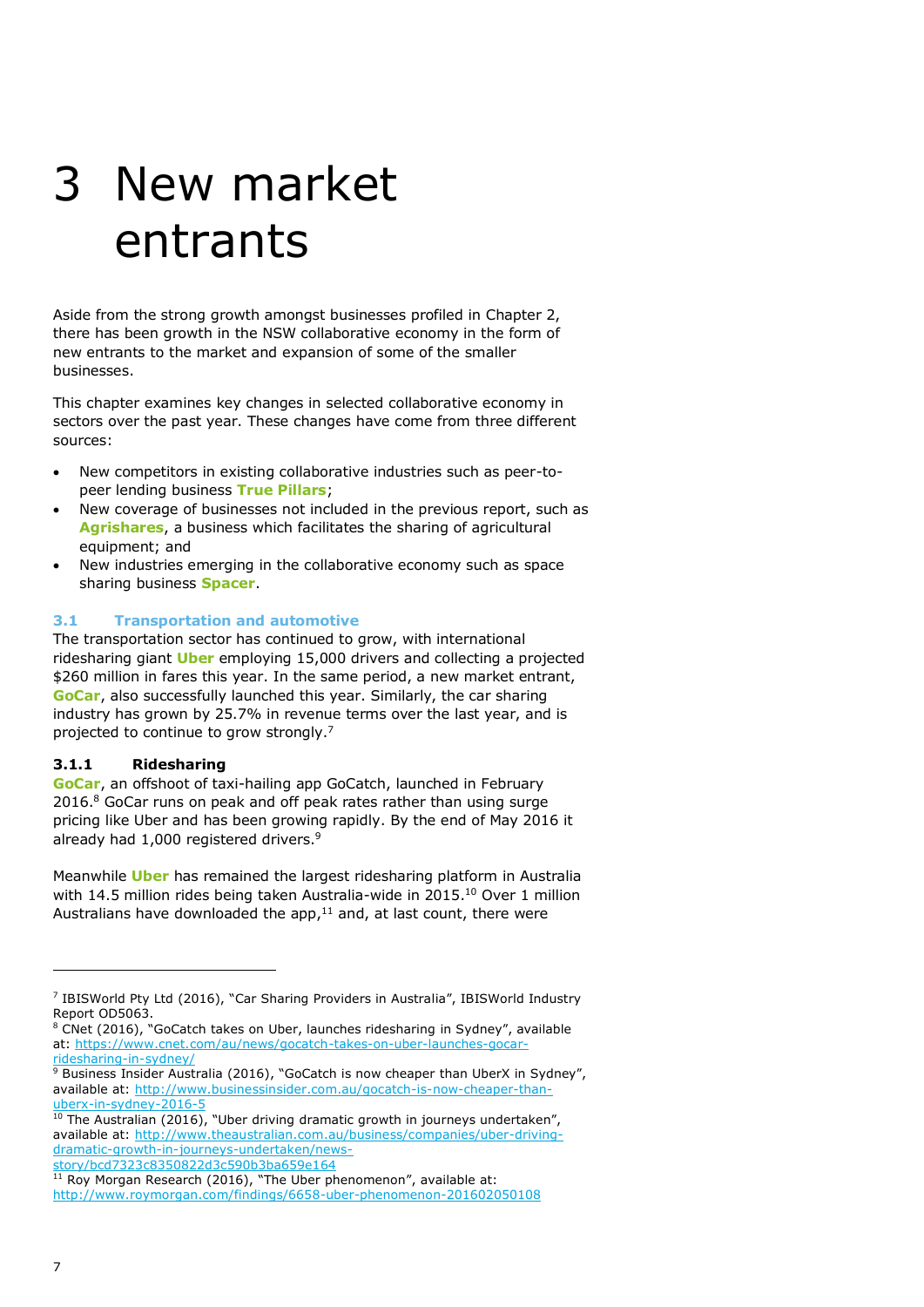24,000 Uber drivers in Australia<sup>12</sup> expecting to collect over \$260 million in fares this year. $13$ 

This has been a significant increase in driver numbers; drivers in Sydney have grown from 3,000 in 2015 to approximately 8,000 in 2016.<sup>14</sup> Over this period, NSW legalised ridesharing services, effectively providing clarity to participants. This is likely to have contributed to increased take-up by both drivers and passengers.

Uber requires 100 registered drivers to launch in a location, so there are some locations which are currently not serviced. However, over the past year a number of other ride sharing businesses have been established in other parts of NSW. For example, **Go Buggy** began operating in August in Wollongong and Coffs Harbour using a similar model to Uber. However, Go Buggy uses peak/off-peak pricing as opposed to surge pricing, allows passengers to request lifts in advance if they would like, and offers an option called 'Go Girl' for women wanting to be driven by women only.

In Albury/Wodonga **My Country Taxi** launched in August 2016 with 10 drivers and 80 riders. Similarly **Liftango** helps students and staff at the University of Newcastle to connect and share rides to and from the University.

Another ridesharing service in Australia is **Coseats**, where people can advertise a journey they are making (for instance a regular work commute) and sell seats in their car to others. Alternatively, passengers can report the journey they are hoping to complete and drivers can be matched to them. Established in 2011 and having facilitated over 60,000 rides so far, Coseats is Australia's biggest carpool site.<sup>15</sup>

#### **3.1.2 Car sharing**

Car sharing allows users to rent vehicles on an hourly basis, significantly improving flexibility and reducing costs for renters. The industry has been growing rapidly over the last five years, largely driven by rising petrol prices and demand for cost-efficient and convenient inner-city transport. In fact, a new report commissioned by the International Carsharing Association, Sydney is now one of the world's most car-sharing friendly cities. The report estimates that up to 10,000 fewer cars are being driven within the CBD as a result of car-sharing, with those cars being replaced by fewer than 1,000 car sharing vehicles.<sup>16</sup>

According to IBISWorld (2016), there are 16 car sharing providers Australia-wide which collectively generated \$69.7 million in annual revenue in 2015-16, and have had an industry annual growth rate of  $27.6\%$ .<sup>17</sup>

<sup>&</sup>lt;sup>12</sup> Deloitte Access Economics (2016), "Economic effects of ridesharing in Australia". <sup>13</sup> DMR (2016), "50 Amazing Uber Statistics (October 2016)", available at:

<http://expandedramblings.com/index.php/uber-statistics/3/>

<sup>&</sup>lt;sup>14</sup> Deloitte Access Economics (2015), "Review of the collaborative economy in NSW"; and Deloitte Access Economics (2016), "Economic effects of ridesharing in Australia". <sup>15</sup> Coseats (2016), "coseats.com", available at: <http://www.coseats.com/index.html> <sup>16</sup> Motion Digest (2016), "Sydney Urbanites Leads in Car-Sharing" available at: <https://motiondigest.com/2016/10/31/sydney-urbanites-leads-in-car-sharing/>

<sup>17</sup> IBISWorld Pty Ltd (2016), "Car Sharing Providers in Australia", IBISWorld Industry Report OD5063.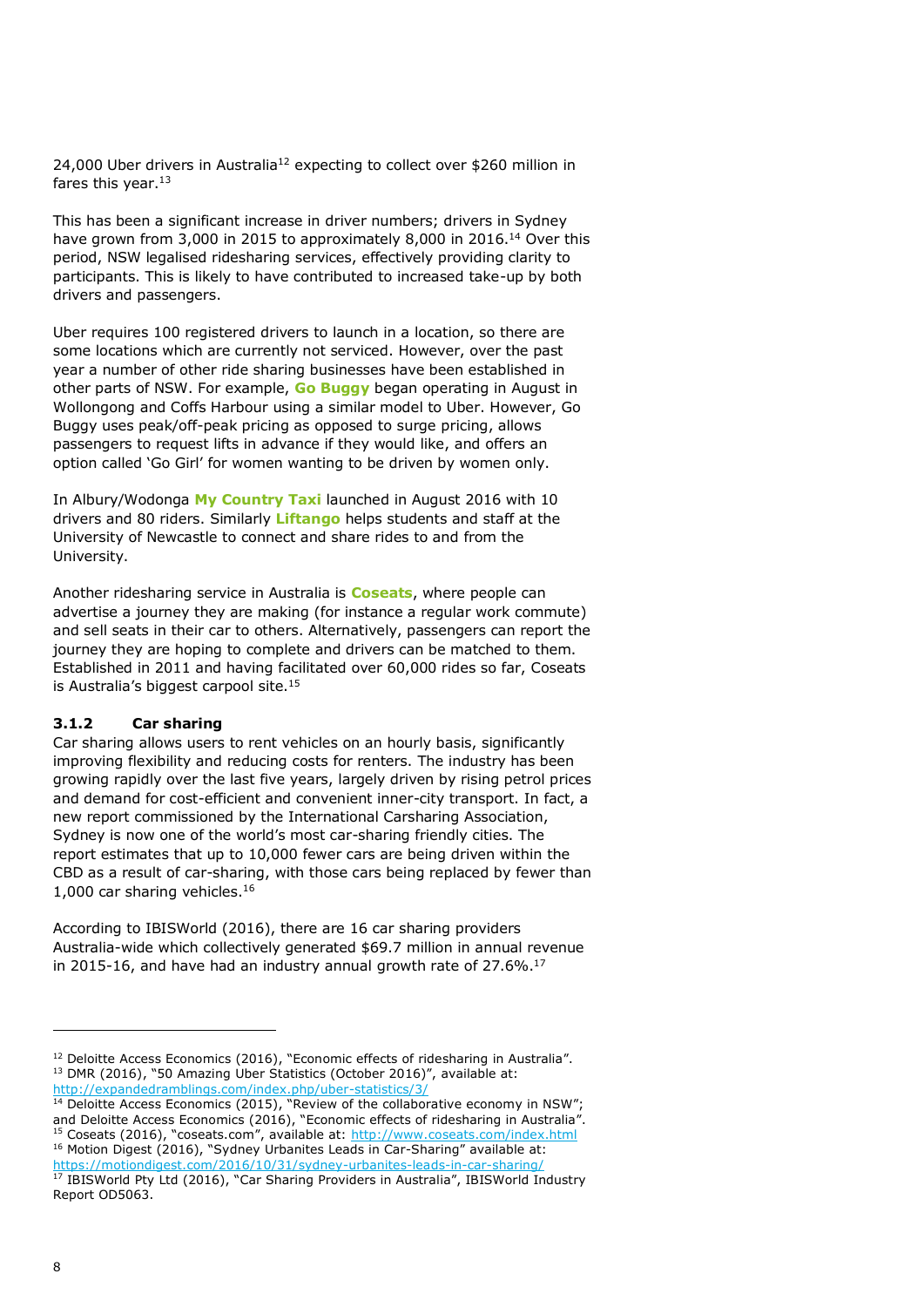Technological advancement and increasing smartphone penetration rates will help this industry achieve broad appeal, and this growth is predicted to continue into the future as more consumers turn to low cost, high convenience travel. Industry revenue is projected to grow at an annualised rate of 21.6% over the next five years through to 2020-21, to reach \$185.6 million.<sup>18</sup>

Unlike European and American markets, there are no major industry players with a nationwide presence. Instead, Australia's geographically dispersed population has meant that a number of establishments have set up to target a specific markets. The geographic breakdown of the industry has not shifted much since 2014, with 31.6% of establishments based in NSW, 27.4% in Victoria, and 21.4% and in Queensland, as shown in Chart 3.1.

**GoGet** is the most established brand in the Australian car sharing market (representing 22.5%) and is still increasing its market share. Its revenue increased by 27.6% in 2015-16, taking it to \$15.7 million. GoGet now has a fleet of over 2,200 vehicles and over 66,000 members across Sydney, Melbourne, Adelaide, and Brisbane.<sup>19</sup> In Sydney alone GoGet has 20,000 users and over 800 cars available.<sup>20</sup>

Chart 3.1: Car sharing establishments by Australian state and territory, 2015-16



Source: IBISWorld (2016)

#### **3.1.3 Peer-to-peer car sharing services**

The peer-to-peer car sharing market is still growing as well, though there have not been any major new businesses established in NSW in the past year. **DriveMyCar,** the first peer-to-peer car sharing service launched in Australia in December 2008, and **Car Next Door,** founded in Sydney in 2012, are still the main players.

 $18$  ibid.

 $19$  ibid.

<sup>&</sup>lt;sup>20</sup> Motion Digest (2016), "Sydney Urbanites Leads in Car-Sharing" available at: <https://motiondigest.com/2016/10/31/sydney-urbanites-leads-in-car-sharing/>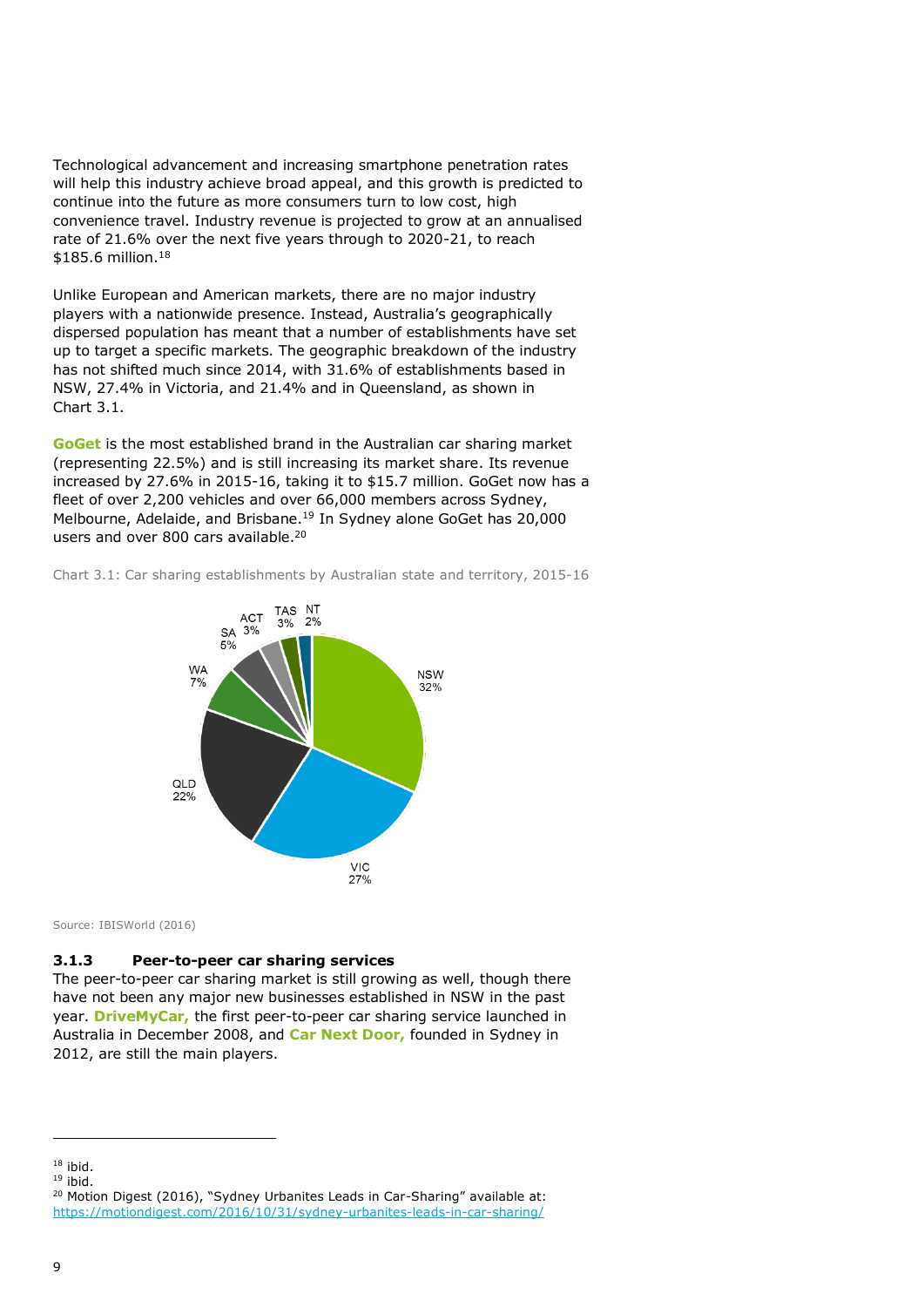#### **3.2 Accommodation services**

Collaborative accommodation services have grown strongly over the past year. Sydney has moved up the leader board to become the 5<sup>th</sup> largest Airbnb market worldwide following 106% growth in inbound guests over the past year.

Space sharing is also a concept being increasingly adopted in NSW. Collaborative office space provider **Fishburners** this year relocated to a new premises four times larger, and a new entrant, **Spare Workspace**, has paved the way for businesses to lease out excess room for hours, days, or months at a time.

#### **3.2.1 Home sharing platforms**

**Airbnb** allows owners to list their properties for short term rental amongst its global network of over 60 million users.<sup>21</sup> Although no new figures have been published, estimates by BIS Shrapnel in 2013 found that Airbnb generated \$214 million in economic activity in Australia.<sup>22</sup>

That figure was based on 2,205 local Australian hosts, and Airbnb now has 4,500 hosts in Sydney alone (more than in Airbnb's founding city, San Francisco), and is growing.<sup>23</sup> In 2015 Sydney was ranked  $10<sup>th</sup>$  place on the global ranking of cities that use Airbnb, in 2016 it has moved up to 5<sup>th</sup> place.<sup>24</sup>

According to recent figures published by Airbnb, there were 262,000 inbound guests to Sydney this year, representing 106% year-on-year growth. There are now 38,000 properties listed in NSW, up from 16,200 this time last year. 62% of hosts rent their entire homes, 37% rent a private space or room within their home, and less than 1% have a shared space. The average annual income for hosts has in Sydney is now \$4,700 per annum based on an average of 28 nights rented per year. <sup>25</sup> The rapid growth in users of Airbnb may coincide with the growing acceptance by hosts and users as familiarity with the platform grows. The increase in the number of hosts may partly be driven by a desire to supplement their labour income, as wage growth has been relatively subdued particularly in comparison to property price growth. The ease with which the Airbnb platform facilitates leasing out part of your home as well as short term rentals, makes this a more viable option.

In October 2016, an 18-month-long parliamentary inquiry into the shortterm rental accommodation market was completed and a report handed

[http://www.businessinsider.com.au/heres-how-big-airbnb-is-in-sydney-and-how-it](http://www.businessinsider.com.au/heres-how-big-airbnb-is-in-sydney-and-how-it-compares-to-the-rest-of-the-world-2016-5)[compares-to-the-rest-of-the-world-2016-5](http://www.businessinsider.com.au/heres-how-big-airbnb-is-in-sydney-and-how-it-compares-to-the-rest-of-the-world-2016-5)

<sup>&</sup>lt;sup>21</sup> Airbnb (2016), "About Us", available at: [https://www.airbnb.com.au/about/about](https://www.airbnb.com.au/about/about-us)[us](https://www.airbnb.com.au/about/about-us)

<sup>&</sup>lt;sup>22</sup> BIS Shrapnel (2013), "Airbnb economic impact", available at: <http://blog.airbnb.com/economic-impact-airbnb/>

 $23$  The Sydney Morning Herald (2016), "Sydney ranks fifth for Airbnb user numbers around the world", available at: [http://www.smh.com.au/business/consumer](http://www.smh.com.au/business/consumer-affairs/sydney-ranks-fifth-for-airbnb-user-numbers-around-the-world-20161213-gtaoou.html)[affairs/sydney-ranks-fifth-for-airbnb-user-numbers-around-the-world-20161213](http://www.smh.com.au/business/consumer-affairs/sydney-ranks-fifth-for-airbnb-user-numbers-around-the-world-20161213-gtaoou.html) [gtaoou.html](http://www.smh.com.au/business/consumer-affairs/sydney-ranks-fifth-for-airbnb-user-numbers-around-the-world-20161213-gtaoou.html)

 $24$  Business Insider Australia (2016), "Here's how big Airbnb is in Sydney, and how it compares to the rest of the world", available at:

<sup>&</sup>lt;sup>25</sup> The Sydney Morning Herald (2016), "Sydney ranks fifth for Airbnb user numbers around the world", available at: [http://www.smh.com.au/business/consumer](http://www.smh.com.au/business/consumer-affairs/sydney-ranks-fifth-for-airbnb-user-numbers-around-the-world-20161213-gtaoou.html)[affairs/sydney-ranks-fifth-for-airbnb-user-numbers-around-the-world-20161213](http://www.smh.com.au/business/consumer-affairs/sydney-ranks-fifth-for-airbnb-user-numbers-around-the-world-20161213-gtaoou.html) [gtaoou.html](http://www.smh.com.au/business/consumer-affairs/sydney-ranks-fifth-for-airbnb-user-numbers-around-the-world-20161213-gtaoou.html)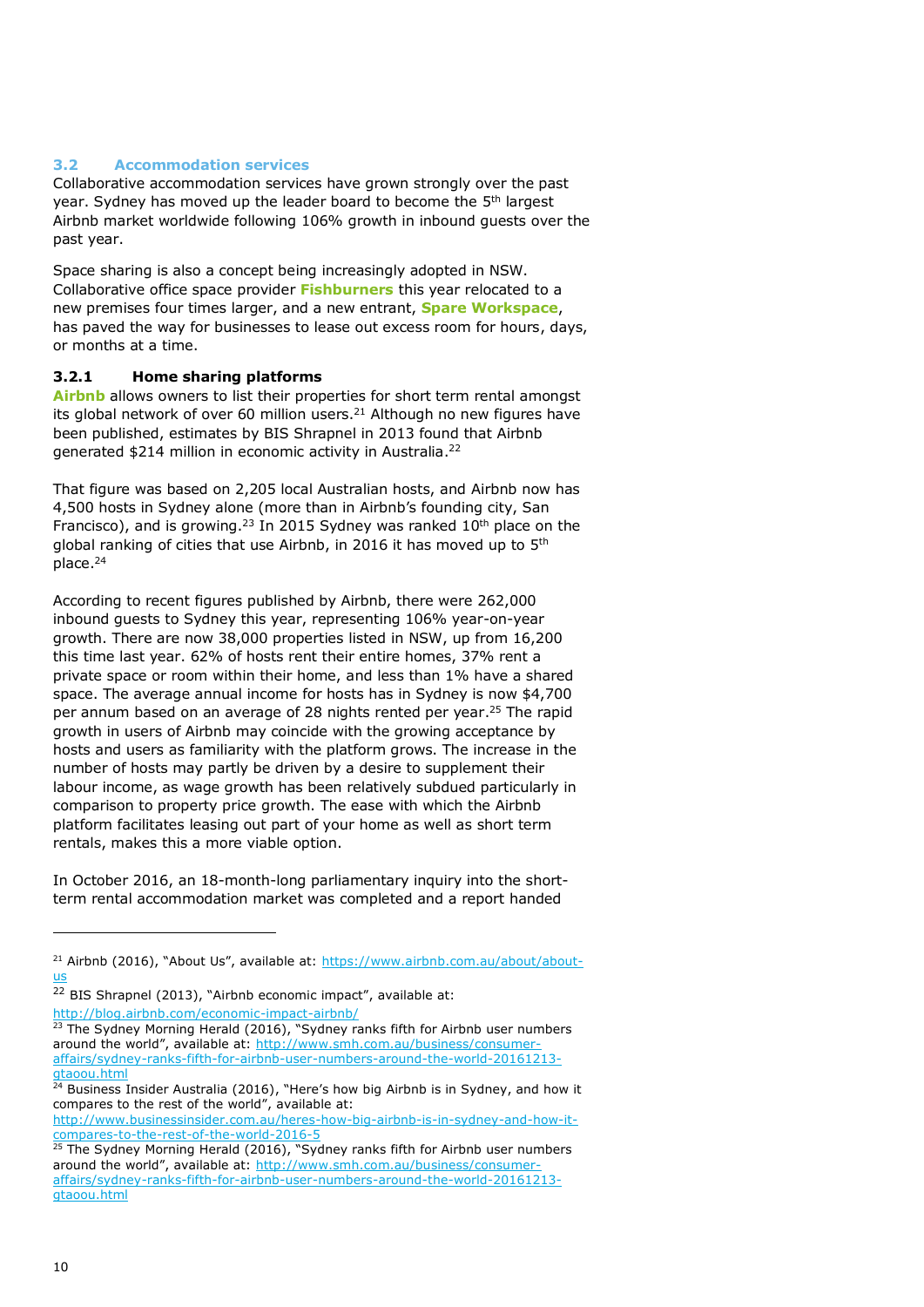down. It suggested that home owners should be allowed to let out spare rooms for cash (using Airbnb and other sharing economy services).<sup>26</sup> The Government is due to respond to the recommendations of the report in mid-2017.

Airbnb competitor **Stayz** has also continued to grow in NSW. Stayz is an online holiday home listing service, and has been growing at an average rate of 20% per year. Stayz Regional Director, Anton Stanish, attributes this continued growth to an increased interest in travel more generally, partly as a result of the increasing range of options for travellers through collaborative economy platforms.<sup>27</sup>

#### **3.2.2 Office and parking space sharing**

Launched in 2013, **Parkhound** is still Australia's largest peer-to-peer platform that allows residential property owners to temporarily lease their empty driveways or garages to drivers in return for a fee. There are currently 9,116 members across Australia who have collectively earned almost \$5.2 million by renting out their car parking spaces.<sup>28</sup> Similar to Airbnb and other collaborative services, drivers are able to review owners of parking spaces. This accountability gives space owners an incentive to ensure the parking spot is available when agreed.

**Divvy Parking**, another parking platform which connects drivers to unused car spaces in CBD areas has also grown over the past year. The platform had over 3,000 users and 1,000 listings in 2015, and according to its founder, Nick Austin, has continued to experience 10-15% revenue growth month-on-month into 2016. Investors from around the world have seen its potential, with \$2.5 million in additional funding secured this year (taking total investment in Divvy Parking to \$5.3 million) with a view to expanding the platform across Australia and into Asia.<sup>29</sup>

Other carpark listing services such as **Findacarpark** have continued to grow in 2016. It now has 30,000 carparks listed (including 13,579 in Sydney), and landlords have earned \$6 million collectively through leasing or selling their parks.<sup>30</sup>

Similarly, **Share with Oscar** was launched in December this year and allows drivers on Sydney's northern beaches to find parking on the go in vacant residential parking spots. Residents list their spots when they are not using them, and depending on location can charge up to \$10 an hour.<sup>31</sup>

<sup>28</sup> Parkhound (2016), "Parkhound", available at: <https://www.parkhound.com.au/> <sup>29</sup> Startup Smart (2016), "How this Sydney startup secured \$2.5 million in funding and convinced some big names to get on board", available at:

[http://www.startupsmart.com.au/advice/business-planning/how-this-sydney-startup](http://www.startupsmart.com.au/advice/business-planning/how-this-sydney-startup-secured-2-5-million-in-funding-and-convinced-some-big-names-to-get-on-board/)[secured-2-5-million-in-funding-and-convinced-some-big-names-to-get-on-board/](http://www.startupsmart.com.au/advice/business-planning/how-this-sydney-startup-secured-2-5-million-in-funding-and-convinced-some-big-names-to-get-on-board/)  $30$  Find a car park (2015), "Find a car park", available at: <http://www.findacarpark.com.au/index.php>

<sup>&</sup>lt;sup>26</sup> The Sydney Morning Herald (2016), "Airbnb to get green light in NSW, report says", available at: [http://www.smh.com.au/nsw/airbnb-to-get-green-light-in-nsw](http://www.smh.com.au/nsw/airbnb-to-get-green-light-in-nsw-report-says-20161015-gs31t1.html)[report-says-20161015-gs31t1.html](http://www.smh.com.au/nsw/airbnb-to-get-green-light-in-nsw-report-says-20161015-gs31t1.html) and Legislative Assembly of New South Wales (2016), "Adequacy of the regulation of short-term holiday letting in New South Wales".

<sup>&</sup>lt;sup>27</sup> The Sydney Morning Herald (2015), "Stayz still growing despite competition against Airbnb", available at: [http://www.smh.com.au/business/stayz-still-growing](http://www.smh.com.au/business/stayz-still-growing-despite-competition-against-airbnb-20151107-gkthjz.html)[despite-competition-against-airbnb-20151107-gkthjz.html](http://www.smh.com.au/business/stayz-still-growing-despite-competition-against-airbnb-20151107-gkthjz.html)

<sup>&</sup>lt;sup>31</sup> Dynamic Business (2016), "Sydney duo launch shareconomy app, share with Oscar, to take the pain out of parking", available at: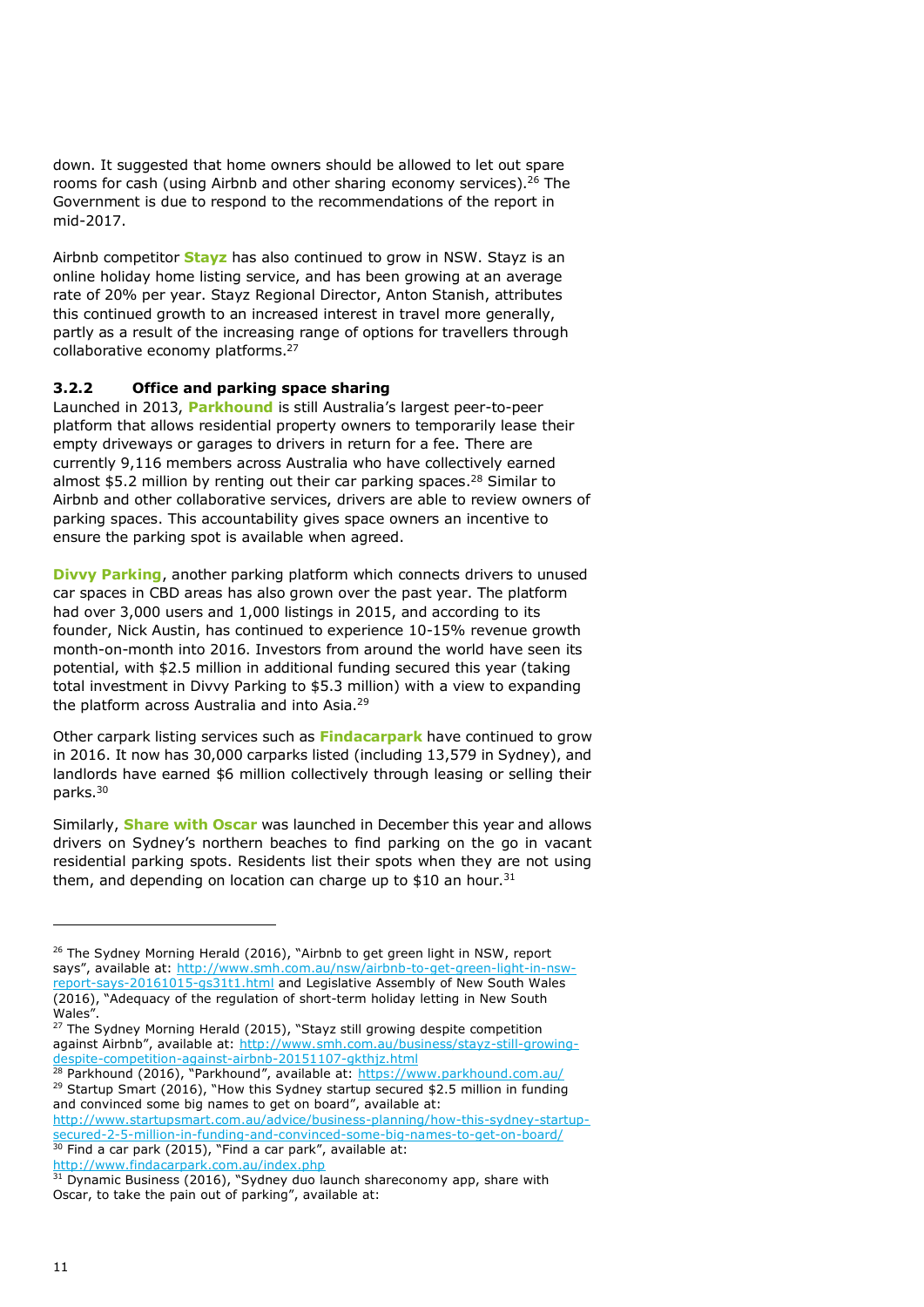Sydney has been ranked the  $6<sup>th</sup>$  most expensive city in the world to park in.<sup>32</sup> Part of the reason apps like this are growing so quickly may be that they are helping to address the parking shortages, by matching those in need of parking with those in possession of parking space quickly and easily.

Turning to collaborative workspaces, **Fishburners** (Australia's largest startup co-working space) has, as of this year, been responsible for 621 startups in Sydney, and over 1,100 entrepreneurial careers. The demand for desks has been growing at a pace of 5% every month. As a result, Fishburners relocated to a new space four times the size of its previous premises earlier this year.<sup>33</sup> As a sign of its success, it has also announced its intentions to expand into China. $34$  There are numerous other collaborative workspaces operating in NSW including Tank Steam Labs, Spaces, Hub Sydney, The EngineRoom, and Stone & Chalk.<sup>35</sup>

A new player in the Sydney collaborative space sharing market is **The Sharing Hub**, which was launched in October this year. It is Australia's first start-up accelerator dedicated to the collaborative economy. It was started by a number of local sharing economy leaders. The accelerator aims to foster innovation and increase interest in the collaborative sector by giving access to training, mentoring, and investment to entrepreneurs looking to establish themselves in this sector. It will also provide a space for collaborative start-ups to leverage off each other and share ideas.<sup>36</sup>

Collaborative workspaces are not necessarily aligned with the definition of the collaborative economy because some do not revolve around the sharing of existing assets. On the other hand, workspace sharing does exist and is growing rapidly in NSW, for example, **Spare Workspace**, founded in September 2015. It provides a platform for companies to list unused office space, which can then be rented by anyone in need of a workspace.<sup>37</sup> Leases can range from 1 hour to 12 months, and 500 spaces have already been listed.<sup>38</sup> The company is looking to rollout across the country, but currently only operates in Sydney, Melbourne, and Brisbane.

**Creative Spaces** is another platform which caters exclusively to those in the creative sector. It matches people in need of creative space with those

<https://spareworkspace.com.au/find-space>

[http://www.dynamicbusiness.com.au/entrepreneur-profile/sydney-duo-launch](http://www.dynamicbusiness.com.au/entrepreneur-profile/sydney-duo-launch-shareconomy-app-share-with-oscar-to-take-the-pain-out-of-parking.html)[shareconomy-app-share-with-oscar-to-take-the-pain-out-of-parking.html](http://www.dynamicbusiness.com.au/entrepreneur-profile/sydney-duo-launch-shareconomy-app-share-with-oscar-to-take-the-pain-out-of-parking.html)

<sup>32</sup> Mayfair rent a car (2014), "Designer Parking Spots: The Most Expensive Cities to Park in", available at: [https://www.mayfairrentacar.com/designer-parking-spots-9](https://www.mayfairrentacar.com/designer-parking-spots-9-expensive-cities-park/) [expensive-cities-park/](https://www.mayfairrentacar.com/designer-parking-spots-9-expensive-cities-park/) 

<sup>33</sup> Financial Review (2016), "Start-up crucible Fishburners plans fourfold expansion", available at: [http://www.afr.com/brand/chanticleer/startup-crucible-fishburners](http://www.afr.com/brand/chanticleer/startup-crucible-fishburners-plans-fourfold-expansion-20160413-go5m7u)[plans-fourfold-expansion-20160413-go5m7u](http://www.afr.com/brand/chanticleer/startup-crucible-fishburners-plans-fourfold-expansion-20160413-go5m7u)

 $34$  Business Insider Australia (2016), "Fishburners is moving into China", available at: <http://www.businessinsider.com.au/fishburners-is-moving-into-china-2016-8>

<sup>&</sup>lt;sup>35</sup> Business Insider Australia (2016), "These are 11 of the best co-working spaces in Australia", available at: [http://www.businessinsider.com.au/these-are-11-of-the](http://www.businessinsider.com.au/these-are-11-of-the-best-co-working-spaces-in-australia-2016-2#x11)[best-co-working-spaces-in-australia-2016-2#x11](http://www.businessinsider.com.au/these-are-11-of-the-best-co-working-spaces-in-australia-2016-2#x11)

 $36$  Startup Smart (2016), "Australia's first sharing economy startup bub is coming to Sydney", available at:

[http://www.startupsmart.com.au/advice/growth/innovation/dealsdirect-co-founder](http://www.startupsmart.com.au/advice/growth/innovation/dealsdirect-co-founder-to-open-australias-first-sharing-economy-hub/)[to-open-australias-first-sharing-economy-hub/](http://www.startupsmart.com.au/advice/growth/innovation/dealsdirect-co-founder-to-open-australias-first-sharing-economy-hub/)

 $37$  Spare Workspace (2016), "Spare Workspace", available at:

<sup>&</sup>lt;sup>38</sup> ShortPress (n.d.), "Entrepreneur Jake Dimarco asks - do you have Spare Workspace?", available at: [http://www.shortpress.com.au/entrepreneur-jake](http://www.shortpress.com.au/entrepreneur-jake-dimarco-asks-do-you-have-spare-workspace)[dimarco-asks-do-you-have-spare-workspace](http://www.shortpress.com.au/entrepreneur-jake-dimarco-asks-do-you-have-spare-workspace)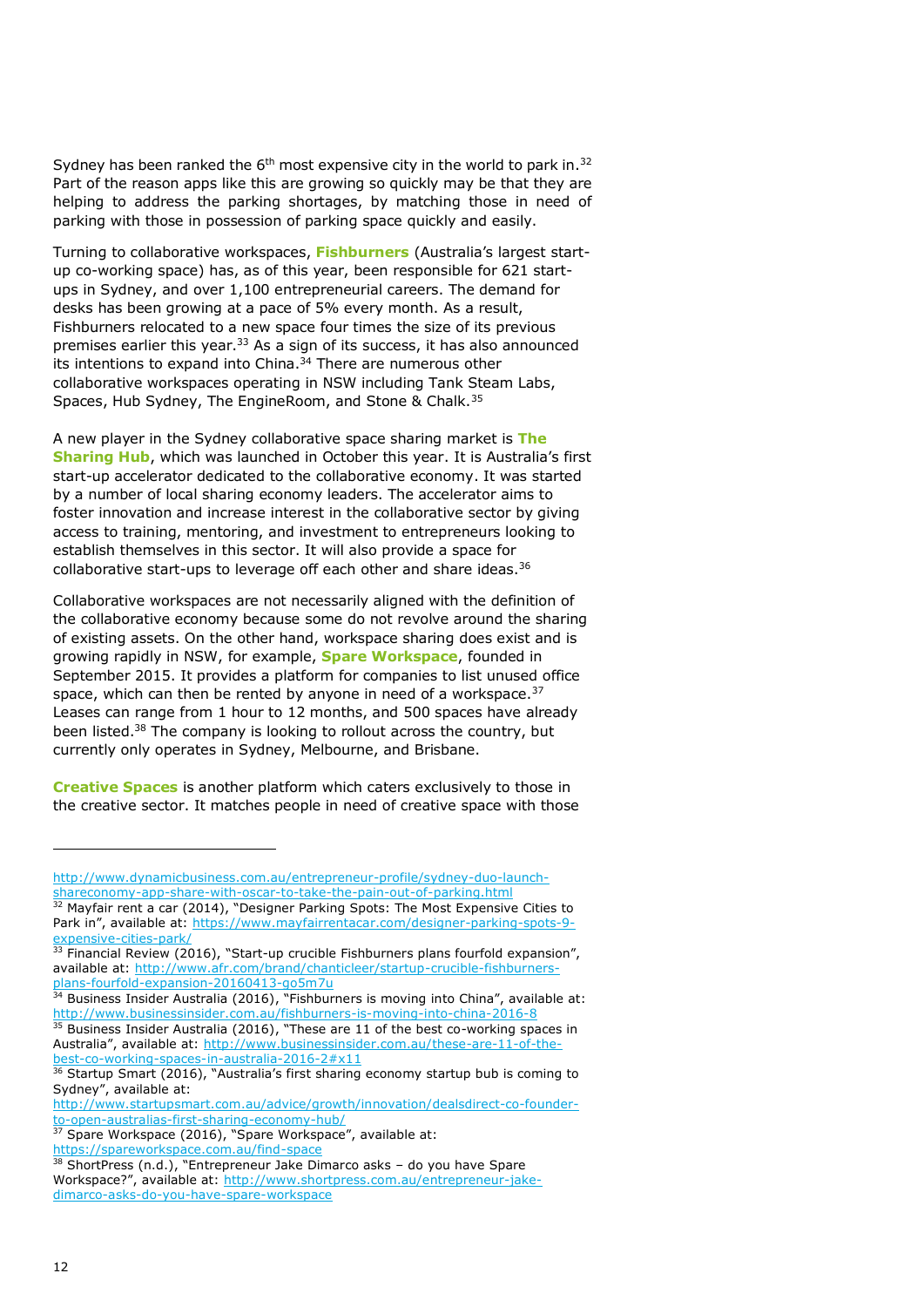willing to rent our appropriate space (mostly government, seasonal businesses, and tertiary institutions).<sup>39</sup>

### **3.3 Financial services**

Financial services is an industry that has been significantly disrupted by the collaborative economy. The financial services industry is well established, but has a number of features that make it susceptible to disruption. For instance, financial services include complex experiences which new technology could simplify and there may be some parts of the population which are currently under-serviced by the traditional sector. This combination means that people may be more willing to give new entrants and business models a chance.<sup>40</sup>

Crowdfunding and peer-to-peer lending have been growing in NSW, and a number of new entrants over the past two years have seen the types of collaborative economy businesses diversify as well as compete with traditional financial service providers.

#### **3.3.1 Online crowdfunding**

Crowdfunding has continued to grow strongly around the world. Major players in this industry in NSW have not changed, Kickstarter and Pozible are still the largest crowdfunding platforms.

While no new figures are available for the share of activity in NSW, Kickstarter globally has raised US\$800 million in pledges over the past year, and funded a further 23,000 projects. $41$  Given the growth in other collaborative sectors, it is likely Kickstarter in NSW has been part of this global growth.

Similarly, **Pozible** has also grown significantly over the last year. Over this period it has raised \$17.5 million in Australia, taking total funds raised to \$45 million, and has successfully launched a further 1,300 projects.

**VentureCrowd**, established in 2014 provides crowdfund for 'pre-qualified' start-ups that have graduated from accelerator programs or have received private investment. It focuses on sophisticated investors, verifying and approving funders to comply with regulations, offering equity in the startups in exchange for cash investments.

One emerging area are not-for-profit crowdfunding businesses, such as those which promote socially responsible causes. Australia-based organisation **Chuffed** was founded in 2013 and in August 2016 surpassed \$10 million raised for charitable causes in Australia.<sup>42</sup> Over the past three years the organisation has grown quickly and expanded into the US, the UK, Canada, Ireland, and the Netherlands. The platform does not take any commission from the donations, so charities are able to keep 100% of what

<http://www.creativespaces.net.au/about-us>

<sup>&</sup>lt;sup>39</sup> Creative Spaces (2016), "About us", available at:

<sup>&</sup>lt;sup>40</sup> Rachel Botsman (2014), "Collaborative Finance: By the people for the people", available at: [http://rachelbotsman.com/work/collaborative-finance-by-the-people](http://rachelbotsman.com/work/collaborative-finance-by-the-people-for-the-people-collaborativeconsumption-com/)[for-the-people-collaborativeconsumption-com/](http://rachelbotsman.com/work/collaborative-finance-by-the-people-for-the-people-collaborativeconsumption-com/)

<sup>41</sup> Kickstarter (2016), "Kickstarter", available at:

<https://www.kickstarter.com/help/stats?ref=hello>

 $42$  The Australian Business Review (2016), "Chuffed.org passes \$10 million in step towards social good economy", available at:

[http://www.theaustralian.com.au/business/technology/chuffedorg-passes-10-million](http://www.theaustralian.com.au/business/technology/chuffedorg-passes-10-million-in-step-towards-social-good-economy/news-story/9f0017dee02a125309749b3300943865)[in-step-towards-social-good-economy/news-](http://www.theaustralian.com.au/business/technology/chuffedorg-passes-10-million-in-step-towards-social-good-economy/news-story/9f0017dee02a125309749b3300943865)

[story/9f0017dee02a125309749b3300943865](http://www.theaustralian.com.au/business/technology/chuffedorg-passes-10-million-in-step-towards-social-good-economy/news-story/9f0017dee02a125309749b3300943865)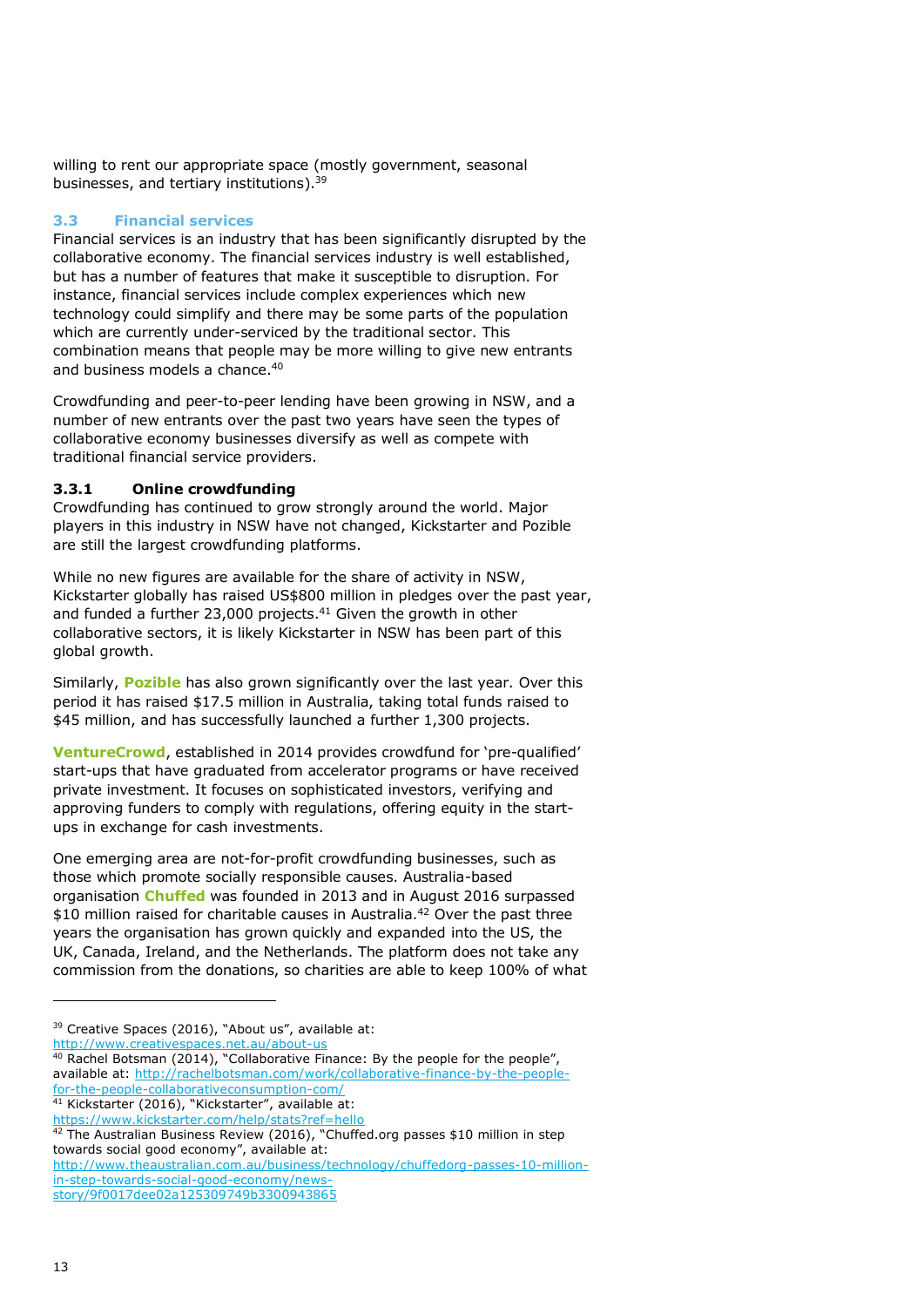is raised. Instead the platform asks donors to pay an optional additional fee to keep the platform running. **Mycause** is another not-for-profit site which has raised over \$40 million for over 15,000 projects in Australia since its launch in 2007.<sup>43</sup>

**Give Easy** is another charitable platform using technology to connect charities to their supporters. The platform aims to simplify charitable giving for donators and organisations, and uses cloud technology to streamline the process. This allows people to connect more easily and minimise administration fees so that a larger portion of the donation goes to the cause. Give Easy was established in 2011 in Sydney and now works with close to 650 charities.

#### **3.3.2 Lending**

Peer-to-peer lending has grown significantly driven by growth of existing firms and new entrants. The five key players listed in the 2015 report have all grown significantly in the past year:

 **SocietyOne** has experienced strong growth (both from those seeking loans, and those looking to invest) and is expected to break \$200 million in lending by the end of 2016.<sup>44</sup> Chart 3.2 shows growth of the SocietyOne platform.





Source: SocietyOne (2016)

 In July 2016 **RateSetter Australia** surpassed \$50 million in funds matched between investors and borrowers. Forming in October 2014, Ratesetter has been the fastest growing peer-to-peer lending platform

<sup>43</sup> Mycause (2016), "My Cause", available at: <https://www.mycause.com.au/> <sup>44</sup> SocietyOne (2016), "SocietyOne targets \$200 million in lending as 2016 shapes up to be break-through year", Media release available at: [https://www.societyone.com.au/assets/public/media/SocietyOne-Growth-Media-](https://www.societyone.com.au/assets/public/media/SocietyOne-Growth-Media-Release-190916_FINAL.pdf)[Release-190916\\_FINAL.pdf](https://www.societyone.com.au/assets/public/media/SocietyOne-Growth-Media-Release-190916_FINAL.pdf)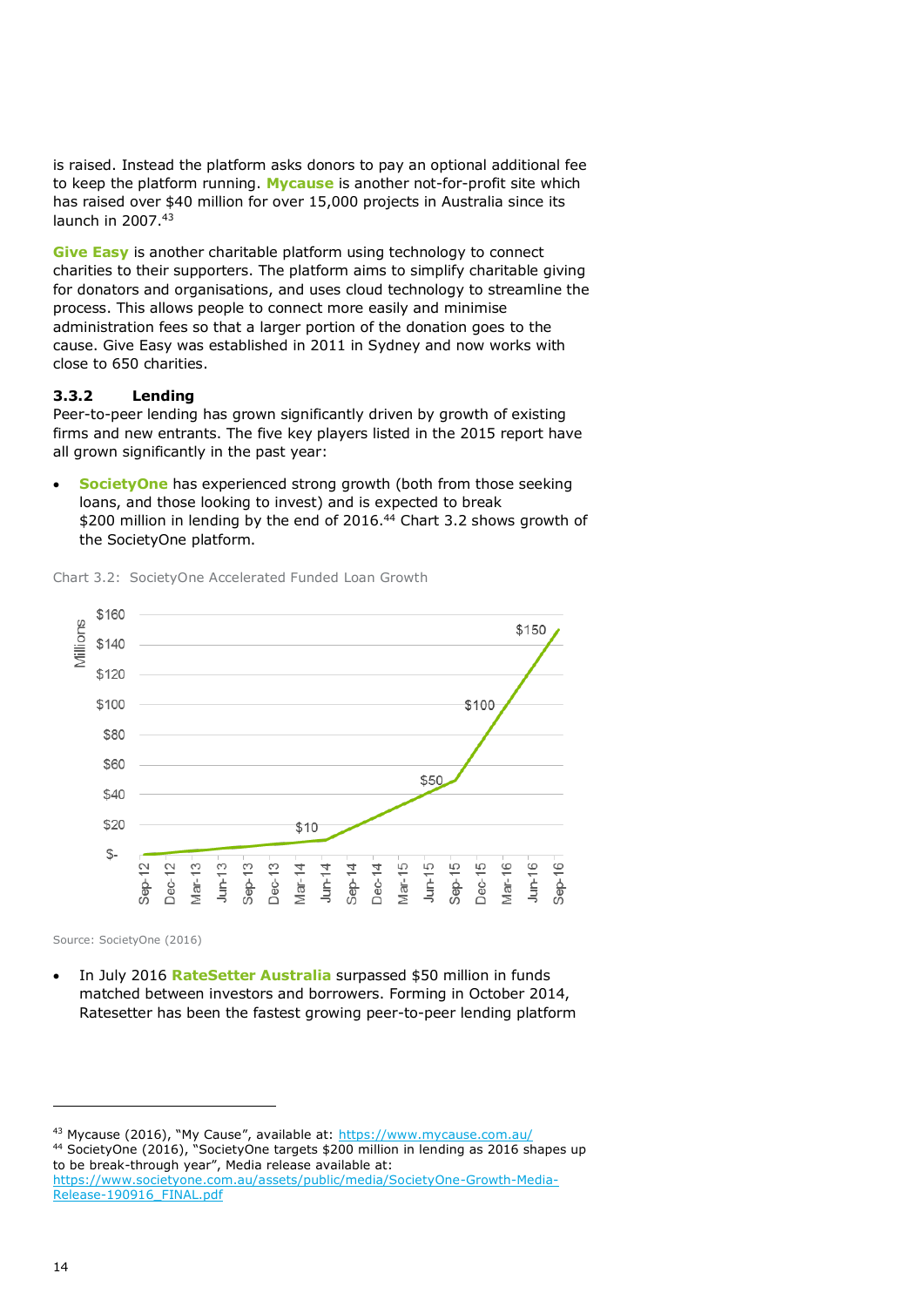in Australia. Close to 4,000 Australians now lend money through the platform, with just under 3,000 borrowers. 45

- **DirectMoney Limited** has also experienced record growth in 2016, with number of loans settled having increased almost 50% between the second and third quarters of 2015-16.<sup>46</sup>
- While **ThinCats Australia** had an estimated less than \$1 million on its platform at the time of the previous report, in June 2016 it reported having facilitated over \$3 million in loans, with a pipeline forecast to grow to \$20 million within 12 months.<sup>47</sup>
- **Marketlend** has now facilitated a total of \$9.3 million in loans across Australia, this is up from \$2.8 million in 2015.<sup>48</sup>

In addition to the strong growth from these existing businesses, there are a number of new players in the collaborative lending industry. **True pillars** was established in late 2015 and provides loans exclusively to companies with a minimum turnover of \$100,000. The platform assigns each company a credit ranking between one and five stars, and investors then bid on the interest rate they will lend at. True pillars is the first Australian platform to allow retail investors to invest as little as \$50 directly into these loans.<sup>49</sup> The offering of rating systems, essentially providing an assessment of counterparts' creditworthiness, may be an indication that the collaborative economy lending sector is becoming increasingly sophisticated.

**Harmoney** is another peer-to-peer lending platform establishing itself in the Australian market. Harmoney has previously been operating in New Zealand and only arrived in Australia in September 2015, with their Australian operations based in NSW.

#### **3.4 The goods and redistribution market**

The goods and redistribution market has not seen as much change as some other sectors, as it is a more mature market, however many businesses have experienced growth. For example, niche crowdsourcing platform, DesignCrowd, has gained 70,000 members globally this year. At the other end of the spectrum, some have not been able to sustain this growth, as in the case of TuShare, which closed down in November 2016.

#### **3.4.1 Peer-to-peer marketplaces**

One of the most recognised companies in this market, **eBay**, has an average 8 million unique Australian users on a monthly basis. <sup>50</sup> While this is broadly unchanged from 2015, the site is still growing and expanding: Myer officially joined the site in February 2016, bringing 10,000 new products to the site and allowing Myer to access to the market thus broadening their

<sup>47</sup> ThinCats Australia (2016), "ThinCats, DomaCom Join Forces On Loan Deals", available at:<https://www.thincats.com.au/news/>

<sup>45</sup> RateSetter (2016), "RateSetter Australia passes \$50 million in record time", available at: [https://www.ratesetter.com.au/blog/posts/ratesetter-australia-passes-](https://www.ratesetter.com.au/blog/posts/ratesetter-australia-passes-$50-million-in-record-time) [\\$50-million-in-record-time](https://www.ratesetter.com.au/blog/posts/ratesetter-australia-passes-$50-million-in-record-time)

<sup>46</sup> The Adviser (2016), "DirectMoney on aggressive growth path via broker channel", available at: [http://www.theadviser.com.au/breaking-news/34228-directmoney-on](http://www.theadviser.com.au/breaking-news/34228-directmoney-on-aggressive-growth-path-via-broker-channel)[aggressive-growth-path-via-broker-channel](http://www.theadviser.com.au/breaking-news/34228-directmoney-on-aggressive-growth-path-via-broker-channel)

<sup>48</sup> Marketlend (2016), "Statistics", available at:

<https://www.marketlend.com.au/statistics1/>

 $49$  The Age (2016), "Truepillars first to let retail investors lend to business", available at: [http://www.theage.com.au/business/banking-and-finance/truepillars-first-to-let](http://www.theage.com.au/business/banking-and-finance/truepillars-first-to-let-retail-investors-lend-to-business-20160430-goj5fl)[retail-investors-lend-to-business-20160430-goj5fl](http://www.theage.com.au/business/banking-and-finance/truepillars-first-to-let-retail-investors-lend-to-business-20160430-goj5fl)

eBay Media Centre (2016), "Myer launches on eBay", available at:

<http://media.ebay.com.au/myer-launches-ebay>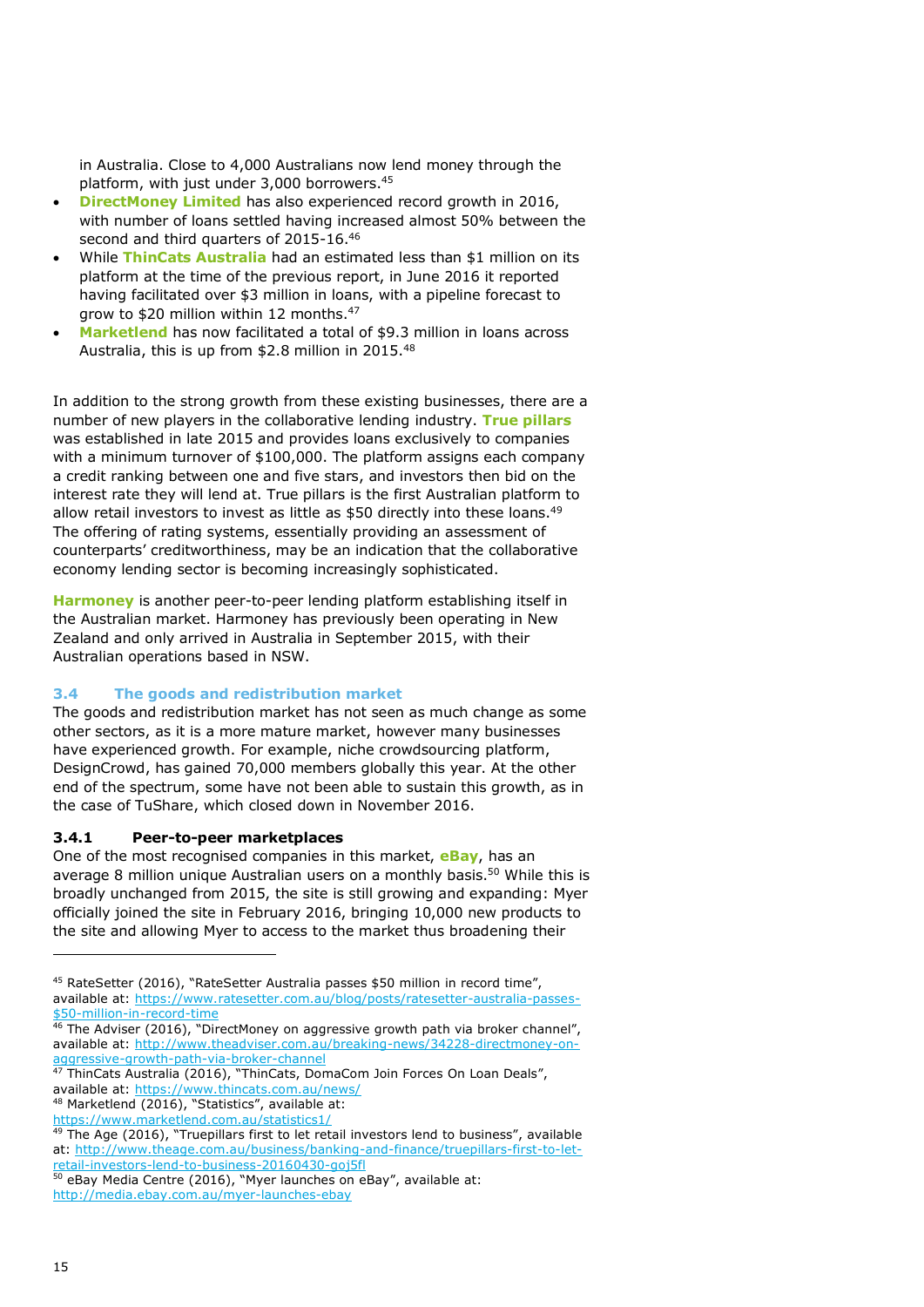customer base. eBay is now home to more than 30 of Australia's top 50 retailers, as well as over 28,000 small businesses.<sup>51</sup> Further, IBISWorld estimates revenue from online retail spending in Australia in 2016 will be \$18 billion, a 15% increase from last year, with part of this is likely to reflect growth in the eBay platform. 52

### **3.4.2 Peer-to-peer sharing**

There have not been many new entrants in this area. **The Clothing Exchange** is still hosting events frequently encouraging people to recycle the clothes they no longer want and trade with others rather than purchasing new.

Growth has in some cases been unsustainable, **TuShare**, a platform which allowed Australians to share their pre-owned items with others, closed down at the end of November 2016 citing increasing costs.<sup>53</sup> Supporting a platform which had grown from nothing to 50,000 members in 2 years proved unsustainable, though it is clear that people were interested in participating.

Not-for-profit organisation, **Freecycle** is another platform designed to encourage reuse instead of disposing of unwanted but still useful items. It has over 9 million members globally in over 5,000 local group communities. It allows people to post their unwanted goods online for other interested locals to pick up and reuse. Freecycle has been around since 2003 and currently has 62 participating groups in NSW.<sup>54</sup>

#### **3.4.3 Crowdsourcing**

Australian company, **DesignCrowd** (the world's most popular custom design marketplace for graphic designers) has been growing strongly over the last year. There are now over 550,000 graphic designers signed up from around the world (up from just under 480,000 in 2015), and in 2016 around \$9 million worth of work was completed.<sup>55</sup>

### **3.5 Services and labour hire**

Both personal and professional services collaborative sectors have experienced significant growth over the past year. It has been suggested that a feature of the collaborative economy is that it has generated a new wave of 'invisible jobs', broadening the spectrum of activities people can do to earn a living and allowing greater specialisation in the workforce.<sup>56</sup> Significant new entrants in NSW include UrbanYou and Whizz that provide platforms for individuals to outsource cleaning and gardening jobs.

#### **3.5.1 Personal Services**

**Airtasker** has experienced dramatic growth in Australia over the past year, both in number of users and number of tasks requested. It now has 800,000 members participating on the platform, with around 25,000 new

 $51$  ibid.

<sup>&</sup>lt;sup>52</sup> IBISWorld Pty Ltd (2016), "Online Shopping in Australia", IBISWorld Industry Report X0004.

 $53$  TuShare (2016), "We're saying goodbye to TuShare", available at: <http://about.tushare.com/>

<sup>54</sup> Freecycle.org (n.d.), "History & Background Information", available at: <https://www.freecycle.org/about/background>

 $56$  Financial Review (2014), "The 'sharing economy' – where everything is for sale", available at: [http://www.afr.com/news/the-sharing-economy--where-everything-is](http://www.afr.com/news/the-sharing-economy--where-everything-is-for-sale-20140416-ix49r)[for-sale-20140416-ix49r](http://www.afr.com/news/the-sharing-economy--where-everything-is-for-sale-20140416-ix49r)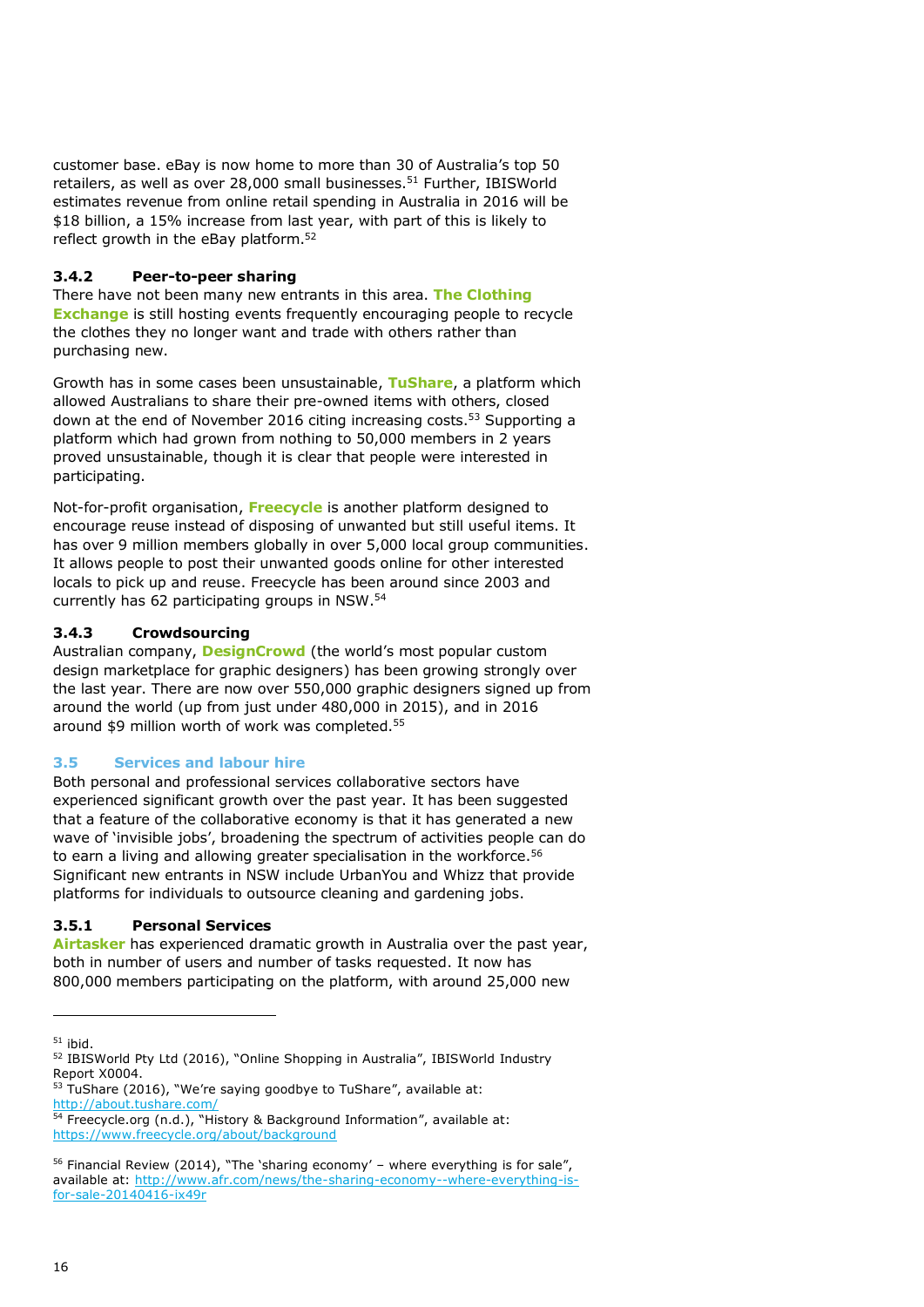users every month, and has seen \$81 million worth of jobs completed (up from \$10 million in 2015). While these estimates are Australia-wide, Airtasker's largest market is Sydney and so it is likely that a large portion of that income has been earned in NSW.<sup>57</sup>

The success of Airtasker speaks to the wider appeal of outsourcing day-today tasks such as gardening and cleaning. Over the past two years a number of new start-ups have formed and rapidly grown.

**UrbanYou** is a service founded in late 2014 in Sydney, which connects people with same day cleaners and gardeners. Users post the task, time and location of the job that needs doing, and cleaners who meet the minimum experience requirements are free to select the job. UrbanYou has been growing at 30% per quarter, and reached \$1 million in jobs completed in May 2016.<sup>58</sup> Other similar platforms have also been established, such as **Whizz** and **Helpling**.

#### **3.5.2 Professional Services**

There has been strong growth among the large players in the professional services collaborative sector. The four major platforms (listed below) have all experienced significant expansion in the number of users and number of jobs completed over the past year.

- **Freelancer**, global outsourcing marketplace, has gained 4.7 million new users globally this year, and 2.2 million new jobs (taking the total to 21.2 million users and  $10.2$  jobs).<sup>59</sup>
- **Expert360** (Sydney based platform designed to match consultants and clients) now has over 8,000 participating consultants, this is a 78% increase on last year.<sup>60</sup>
- **OzLance** is now operating in Australia and New Zealand. While it has not published data on number of users, has demonstrated growth through its recent expansion into new job categories such as business, legal, engineering and science. 61
- **Hipages**, a platform designed to connect tradespeople with jobs has grown from 55,000 registered users last year to almost 83,000, representing 50% growth over a year. Similarly, there has been a 38% increase in number of jobs posted on the platform. 62

#### **3.6 Education**

Education is an area which had already taken advantage of collaborative economy business models, and as such the largest businesses in this sector were already in operation in 2015. Recently, these businesses have worked to expand their user bases by adding new languages, and combining multiple services such as textbook rentals with tutoring.

<sup>57</sup> Startup Smart (2016), "Three things UrbanYou did to get its first \$1 million in sales", available at: [http://www.startupsmart.com.au/advice/growth/three-things](http://www.startupsmart.com.au/advice/growth/three-things-urbanyou-did-to-get-its-first-1-million-in-sales/)[urbanyou-did-to-get-its-first-1-million-in-sales/](http://www.startupsmart.com.au/advice/growth/three-things-urbanyou-did-to-get-its-first-1-million-in-sales/) and Airtasker (2016), "The Airtasker Vision", available at: <https://www.airtasker.com/about/>

<sup>58</sup> Startup Smart (2016), "Three things UrbanYou did to get its first \$1 million in sales", available at: [http://www.startupsmart.com.au/advice/growth/three-things](http://www.startupsmart.com.au/advice/growth/three-things-urbanyou-did-to-get-its-first-1-million-in-sales/)[urbanyou-did-to-get-its-first-1-million-in-sales/](http://www.startupsmart.com.au/advice/growth/three-things-urbanyou-did-to-get-its-first-1-million-in-sales/)

<sup>&</sup>lt;sup>59</sup> Freelancer (2016), "Freelancer", available at: [https://www.freelancer.com.au](https://www.freelancer.com.au/) <sup>60</sup> Expert360 (2016), "Expert360", available at: <https://expert360.com/about>

<sup>&</sup>lt;sup>61</sup> Ozlance (2016), "Happy Birthday OzLance!", available at: <https://ozlance.com.au/blog/post/happy-birthday-ozlance>

HiPages (2016), "HiPages", available at:

<http://www.homeimprovementpages.com.au/> and DAE estimates.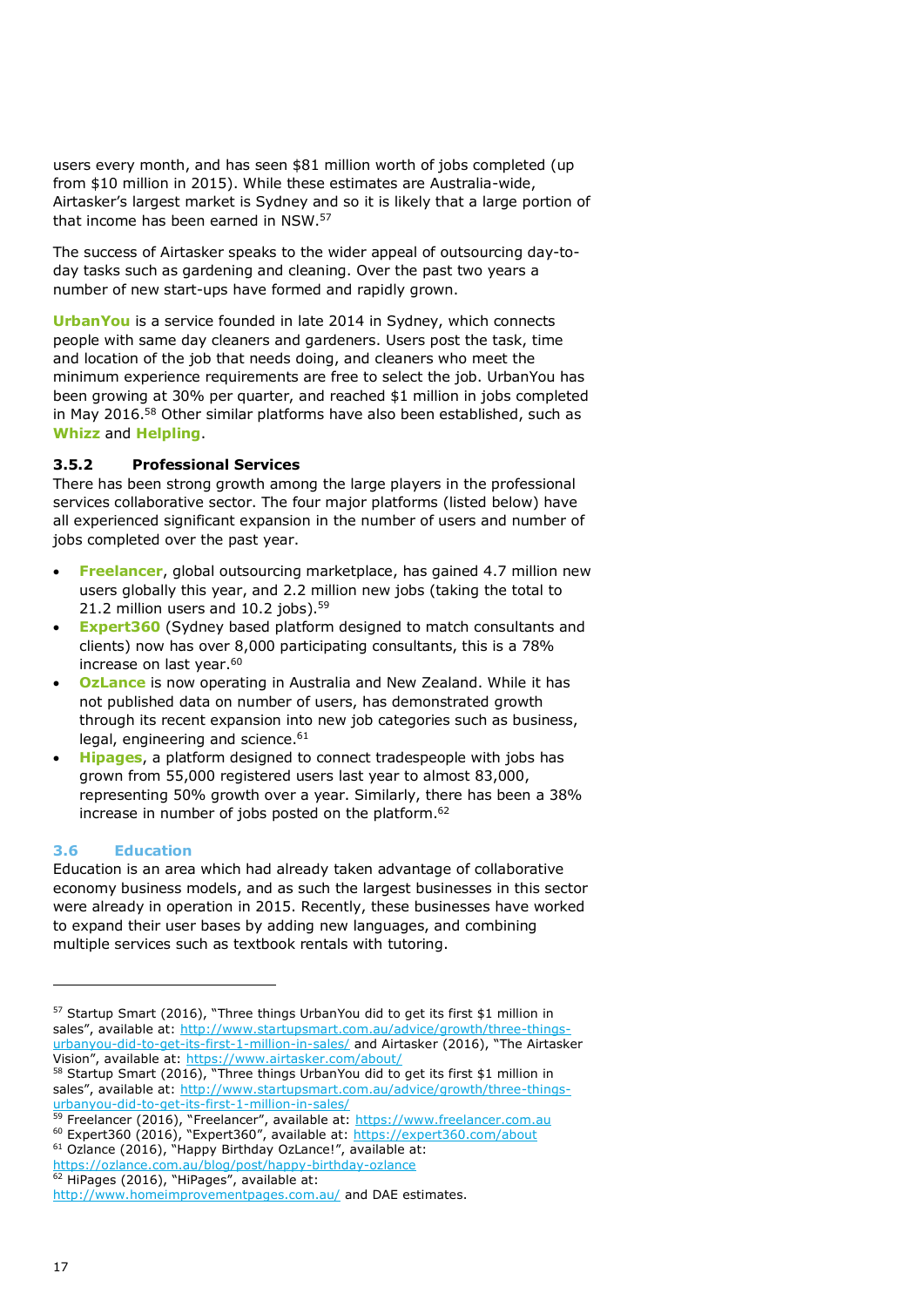#### **3.6.1 Collaborative courses**

**Khan academy** has remained a key player in this area, it has been working to expand its content into new languages to allow more users to benefit from the information presented. As of this year Khan Academy has 20,000 videos with educational content in over 5,000 topics. This content has been shared to 7 official websites in other languages including Spanish, French, Turkish and Hindi. On top of this the website has test sites and sites under development for a further 27 languages.<sup>63</sup>

Online learning platform **Coursera** has also grown over the past year, now offering 1,887 online University courses (up from 1,250 in 2015) from 147 partnering Universities across 29 countries including the US, the UK, France, Germany, China and Australia.<sup>64</sup>

**Open2Study**, run by Open Universities Australia allows students to study for free by watching videos online and creating virtual classrooms where students can support and learn from each other. The platform was established in 2013 and has over 78,000 students from all over the world. To date almost 1.5 million courses have been enrolled in across 49 subject areas.<sup>65</sup>

#### **3.6.2 Peer to peer platforms**

A notable change in this industry has been the integration of multiple services. Textbook sales site Zookal has introduced a video platform for students to share knowledge.

**StudentVIP** is Australia's largest student-focused website, with almost 910,000 members across Australia (an increase of 130,000 over the past year). <sup>66</sup> Sets of listed subject notes have more than doubled in the past year, and there are now almost 5,500 tutors covering over 14,000 subjects available to help students. The platform also allows students to rate University courses, increasing visibility of the quality of a course and helping students to make informed decisions about their education.

Textbook rental platform **Zookal** has extended their business model to include a video platform where students throughout Australia and Asia can learn from students who have previously performed well in subjects. **Jekkle**  and **The Campus Bookstore** are similar businesses that sell or rent new and used textbooks to students across Australia.

Peer-to-peer tuition platform **TutorFinder.com.au** has been steadily expanding over the past year, it now has 16,547 tutors registered in Sydney (an increase of 2,055 since last year) for 110 subjects, <sup>67</sup> and 17,277 Melbourne tutors for 114 subjects (an increase of 830).<sup>68</sup> Likewise,

<sup>67</sup> Tutor Finder (2016), "Sydney tutors", available at:

 $63$  Khan Academy (2016), "Is Khan Academy available in other languages?", available at: [https://khanacademy.zendesk.com/hc/en-us/articles/226457308-Is-Khan-](https://khanacademy.zendesk.com/hc/en-us/articles/226457308-Is-Khan-Academy-available-in-other-languages-)[Academy-available-in-other-languages-](https://khanacademy.zendesk.com/hc/en-us/articles/226457308-Is-Khan-Academy-available-in-other-languages-)

<sup>&</sup>lt;sup>64</sup> Coursera (2016), "Meet our partners", available at:

<https://www.coursera.org/about/partners>

<sup>&</sup>lt;sup>65</sup> Open Universities Australia (2016), 'Open2Study Community Dashboard', available at:<http://www.open2study.com/community-dashboard>

<sup>&</sup>lt;sup>66</sup> Student VIP (2016), "StudentVIP", available at: <https://studentvip.com.au/>

<http://www.tutorfinder.com.au/region/sydney/> and DAE estimates.

Tutor Finder (2016), "Melbourne tutors", available at

<http://www.tutorfinder.com.au/region/melbourne/> and DAE estimates.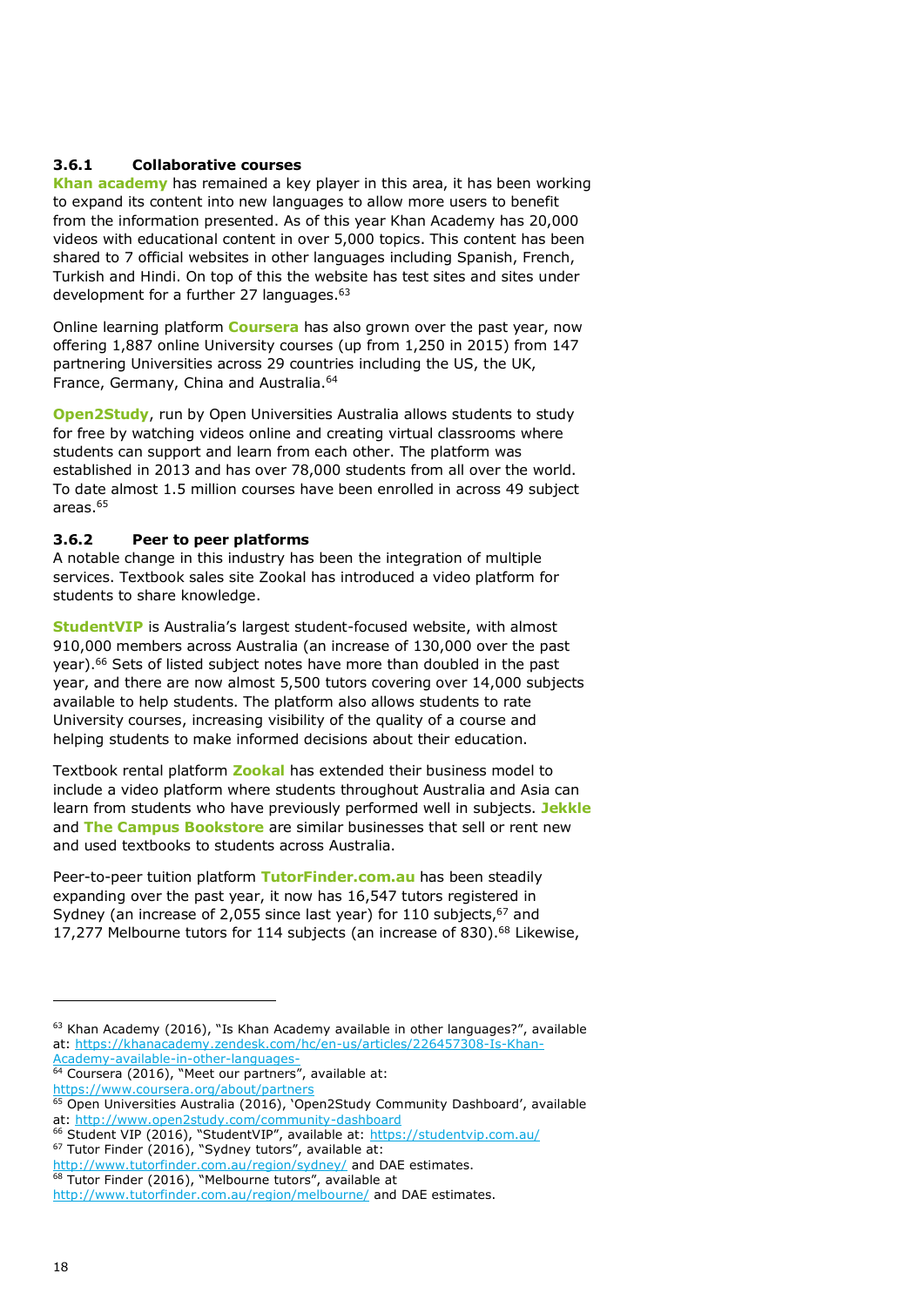**University Tutor** now has 108,510 tutors registered in 8,756 cities around the world, with an extra 300 joining in Sydney in the past year alone.<sup>69</sup>

### **3.7 Other collaborative businesses**

There are numerous other smaller collaborative businesses being established in NSW and around the world. Some of these are examined below.

### **3.7.1 Logistics**

Aside from crowd-shipping platforms **MeeMeep** and **Zipments** mentioned in the 2015 report, a number of other platforms are operating in this sector.

**Go People** is a Sydney based peer-to-peer delivery platform established in 2014. The platform is growing rapidly, with over 12,500 registered 'runners' (people who deliver), and a plan to expand across Australia (the platform is already running in a number of Australian cities such as Sydney, Melbourne, Adelaide and Canberra). The system combines GPS, Google Maps, and instant communication to deliver parcels quickly and at a cheaper rate than traditional courier services. Customers post a job on the app where runners bid to complete the work. The platform then selects the most suitable runner who is put in contact with the customer. Instant communication is possible the full length of the transaction, and the runner is only paid after the customer has confirmed they received the package.<sup>70</sup>

**Sherpa** guarantees 2 hour delivery for almost anything in Sydney (and other capital cities around Australia). It acts as a personal courier service. Users use the app to provide a description of what they are seeking, where to get it, and an estimate of the cost. A 'Sherpa' will then run the errand and deliver the goods to the user. Sherpa does not place restrictions on what they will deliver, the idea being they will pick up food, shopping, even car keys left in the wrong place for their users. For those working for the platform full-time, reportedly they can make over \$1,500 a week, $^{71}$  while those using the delivery services can get their errands finished more easily. Founded in 2014, Sherpa now has over 1,000 registered 'Sherpas' around Australia.<sup>72</sup>

Similarly, **GetSwift**, now operating in NSW, is another crowdshipping platform developed to lower the costs of transporting goods for companies and individuals.

### **3.7.2 Utilities**

Wi-Fi sharing has been of interest to consumers. Telstra's trial partnership with international Wi-Fi provider Fon, '**Telstra Air**', has been extended until March 2017. Customers can use their own broadband allowance when at a hotspot (even when not at home), and while at home, part of their broadband bandwidth is dedicated to creating a hotspot so others can connect. There are now over 650,000 Telstra Air hotspots across Australia

<sup>&</sup>lt;sup>69</sup> University tutor (2016), "University Tutor", available at:

<http://www.universitytutor.com/about>

 $70$  Go People (2016), "About Go People", available at: <http://www.gopeople.com.au/about-us/>

 $71$  News.com.au (2015), "The Sherpa service that will deliver anything and everything in 2 hours", available at: [http://www.news.com.au/lifestyle/real-life/news-life/the](http://www.news.com.au/lifestyle/real-life/news-life/the-sherpa-service-that-will-deliver-anything-and-everything-in-2-hours/news-story/d18727f0b1fd8fe95e4c2316dee3dd5e)[sherpa-service-that-will-deliver-anything-and-everything-in-2-hours/news](http://www.news.com.au/lifestyle/real-life/news-life/the-sherpa-service-that-will-deliver-anything-and-everything-in-2-hours/news-story/d18727f0b1fd8fe95e4c2316dee3dd5e)[story/d18727f0b1fd8fe95e4c2316dee3dd5e](http://www.news.com.au/lifestyle/real-life/news-life/the-sherpa-service-that-will-deliver-anything-and-everything-in-2-hours/news-story/d18727f0b1fd8fe95e4c2316dee3dd5e)

<sup>&</sup>lt;sup>72</sup> Sherpa (2016), "Sherpa Blog", available at: http://blog.sherpa.net.au/about/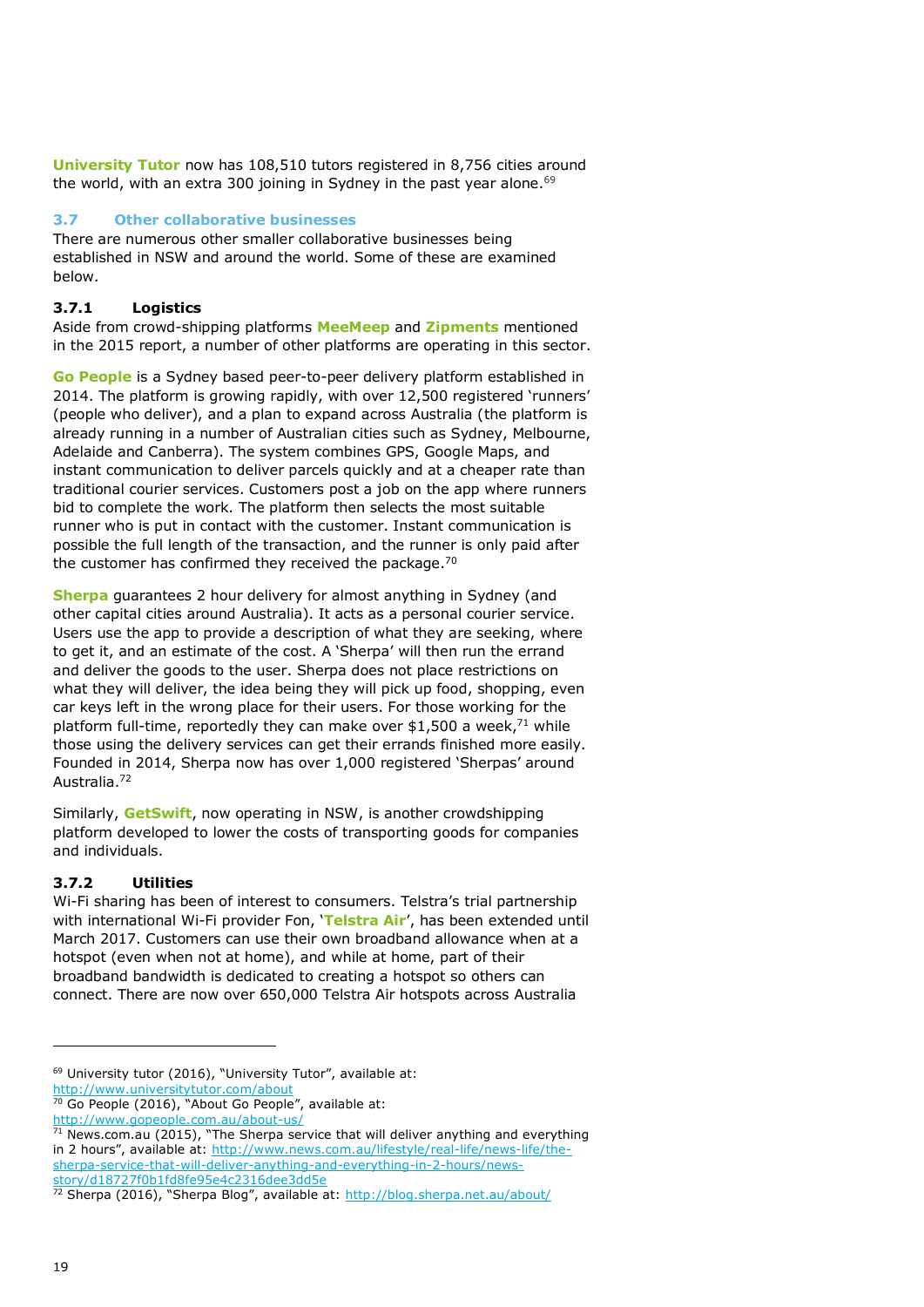through the partnership.<sup>73</sup> **Fon** has been steadily growing globally, gaining an additional 3 million hotspots across the world over the past year (to a total of 20.3 million Wi-Fi hotspots).<sup>74</sup> This year, Fon expanded its services to include premium networks such as airports, hotels, convention centres, and public spaces.

**One Big Switch**, a discount seeking platform which uses the collective influence of people to negotiate better deals has gained momentum in 2016. While in 2015 the platform had just under 580,000 members, a further 146,000 households have signed up this year taking the total to over 726,000 Australian households. <sup>75</sup> One Big Switch seeks to negotiate better deals for its members across different services including home loan interest rates, electricity services, health insurance, and broadband services. In July, the platform ran a campaign seeking discounted electricity prices and achieved the sign up goal of 40,000 supporters in just one week, evidence of the strong engagement with the platform.<sup>76</sup>

#### **3.7.3 Media**

Media is one industry which has experienced dramatic change with the rise of the peer-to-peer. While traditionally consumers would receive content, the collaborative economy has enabled users to generate and share their own content, enabling active participation in media services. 61% of surveyed Australians in 2016 engaged with social media on a daily basis (across all age groups), with the same survey finding that the proportion of people who consider social media their primary source of news having doubled over the past year to 18%.<sup>77</sup>

User generated content on various web pages is prevalent. **YouTube** is now the second most visited webpage in Australia (second only to Google as shown in Table 3.1),<sup>78</sup> and websites like **Imgur**, **Facebook**, and **Instagram** are increasingly popular. **Wikipedia** now has over 5.2 million articles in English alone, and averages 10 edits per second and 800 articles added each day.<sup>79</sup>

<https://www.onebigswitch.com.au/about-us>

<http://www.alexa.com/topsites/countries/AU>

<sup>73</sup> Telstra (2016), "Enjoy free Wi-Fi with Telstra Air", available at: <https://www.telstra.com.au/broadband/telstra-air>

Fon (2016), "Fon", available at: <https://fon.com/>

<sup>&</sup>lt;sup>75</sup> One Big Switch (2016), "The One Big Switch Mission", available at:

 $76$  News.com.au (2016), 'Big Energy Switch campaign to help save Aussies on their power bills as some could be hit with an extra \$240 a year', available at: [http://www.news.com.au/finance/money/costs/big-energy-switch-campaign-to-help](http://www.news.com.au/finance/money/costs/big-energy-switch-campaign-to-help-save-aussies-on-their-power-bills-as-some-could-be-hit-with-an-extra-240-a-year/news-story/81e97085194064ad2d8b6f9caaaeac3e)[save-aussies-on-their-power-bills-as-some-could-be-hit-with-an-extra-240-a-](http://www.news.com.au/finance/money/costs/big-energy-switch-campaign-to-help-save-aussies-on-their-power-bills-as-some-could-be-hit-with-an-extra-240-a-year/news-story/81e97085194064ad2d8b6f9caaaeac3e)

[year/news-story/81e97085194064ad2d8b6f9caaaeac3e](http://www.news.com.au/finance/money/costs/big-energy-switch-campaign-to-help-save-aussies-on-their-power-bills-as-some-could-be-hit-with-an-extra-240-a-year/news-story/81e97085194064ad2d8b6f9caaaeac3e) <sup>77</sup> Deloitte Access Economics (2016), 'Media Consumption Survey 2016'.

<sup>78</sup> Alexa (2016), "Top Sites in Australia", available at:

<sup>79</sup> Wikipedia (2016), "Wikipedia: Statistics", available at:

<https://en.wikipedia.org/wiki/Wikipedia:Statistics>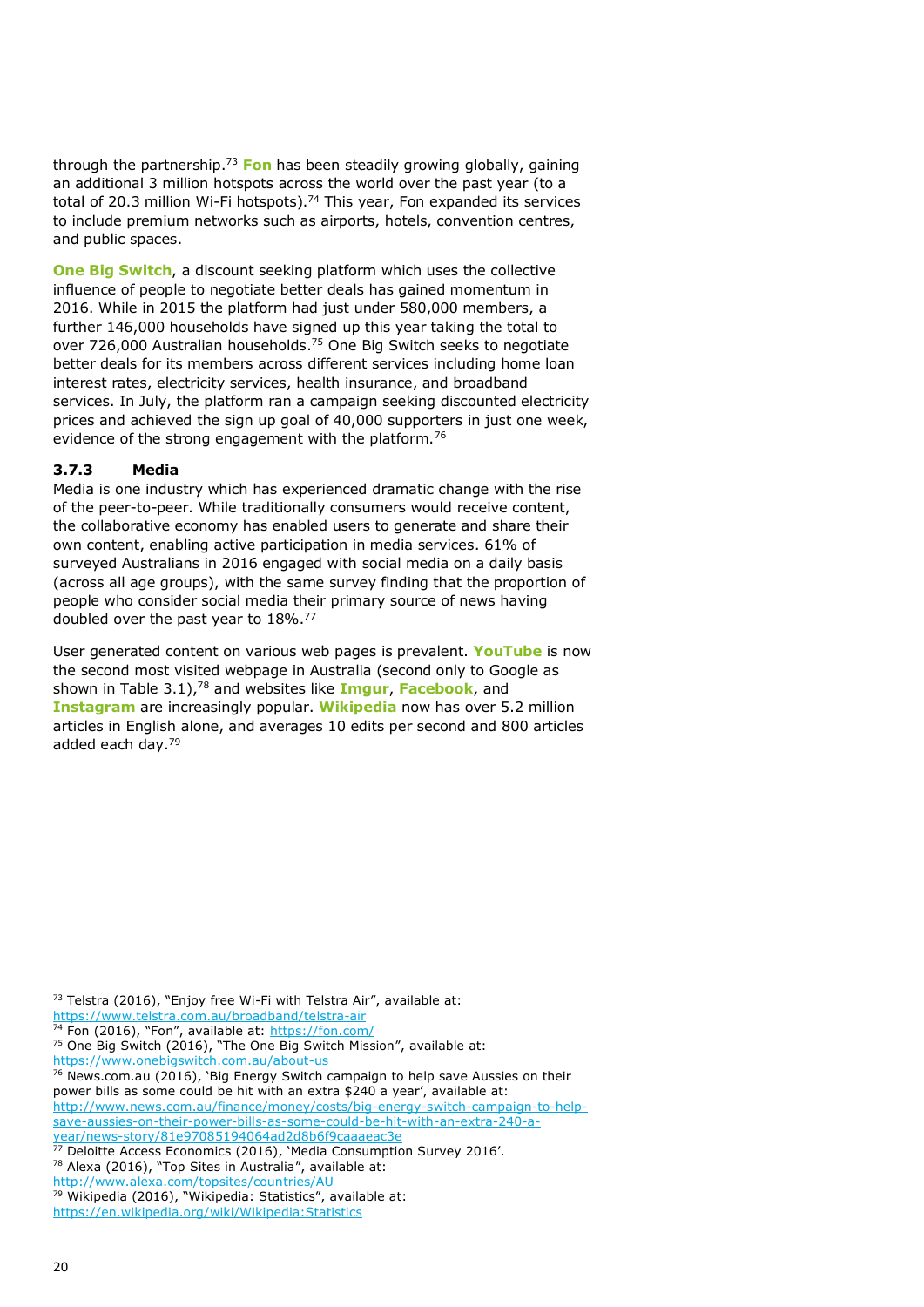| Table 3.1: Most visited websites in Australia 2016 |  |
|----------------------------------------------------|--|
|----------------------------------------------------|--|

| <b>Rank</b>   | <b>Website</b> | <b>Rank</b> | <b>Website</b>  |
|---------------|----------------|-------------|-----------------|
| 1             | Google.com.au  | 11          | Linkedin.com    |
| $\mathcal{P}$ | Youtube.com    | 12          | Commbank.com.au |
| 3             | Google.com     | 13          | Abc.net.au      |
| 4             | Facebook.com   | 14          | Diply.com       |
| 5             | Ebay.com.au    | 15          | Instagram.com   |
| 6             | Wikipedia.org  | 16          | News.com.au     |
| 7             | Live.com       | 17          | Twitter.com     |
| 8             | Yahoo.com      | 18          | Amazon.com      |
| 9             | Reddit.com     | 19          | Realestate.com  |
| 10            | Gumtree.com.au | 20          | Tumblr.com      |

Source: Alexa (2016)

#### **3.7.4 Equipment and storage facilities rental**

The equipment sharing landscape has not changed significantly over the past year. Existing businesses such as **Open Shed** and **Friends with Things** are still in operation in NSW. Similarly, while bike and other sporting equipment sharing platform **Spinlister** is yet to really take off in Australia, internationally it is growing quickly – in April the platform purchased the Netherlands' largest bike sharing company. <sup>80</sup>

Equipment sharing is also on the rise in the agricultural industry (being an industry reliant on utilising expensive capital equipment). Digital platforms such as **MachineryLink** and **Agrishares** have created a marketplace for listing, discovering, renting or hiring agricultural equipment. However, it has yet to experience significant take up in Australia.

Unlike equipment sharing, the sharing of storage space has emerged as a new collaborative opportunity and there are multiple start-ups competing for market share. Self-storage in Australia is a \$1 billion industry.<sup>81</sup> and many entrepreneurs have seen an opportunity to reduce costs by connecting people seeking storage space and those with extra space through a collaborative platform.

The first of these platforms to launch was **Spacelli** in mid-2015 in Sydney and Melbourne. A number of businesses offer on-demand storage services that drop off boxes, then collect and store them, the Spacelli platform was the first to use a collaborative platform to directly connect people in need of storage space with those in possession of unused space. It has been called the 'Airbnb of storage'.<sup>82</sup>

<sup>&</sup>lt;sup>80</sup> Bicycle Trade (2016), "Is peer to Peer Bicycle Sharing the Next Big Bike Shop Disrupter?", available at: [http://www.bicyclingtrade.com.au/news/trade/is-peer-to](http://www.bicyclingtrade.com.au/news/trade/is-peer-to-peer-bicycle-sharing-the-next-big-bike-shop-disrupter)[peer-bicycle-sharing-the-next-big-bike-shop-disrupter](http://www.bicyclingtrade.com.au/news/trade/is-peer-to-peer-bicycle-sharing-the-next-big-bike-shop-disrupter)

<sup>81</sup> IBISWorld Pty Ltd (2016), "Self-Storage Services in Australia", IBISWorld Industry Report OD5494.

<sup>82</sup> Domain (2016), "The Airbnb of storage is here: Spacer, Spacelli launch for the space-poor", available at: [http://www.domain.com.au/news/the-airbnb-of-storage](http://www.domain.com.au/news/the-airbnb-of-storage-is-here-spacer-spacelli-launch-for-the-spacepoor-20160311-gnfutv/)[is-here-spacer-spacelli-launch-for-the-spacepoor-20160311-gnfutv/](http://www.domain.com.au/news/the-airbnb-of-storage-is-here-spacer-spacelli-launch-for-the-spacepoor-20160311-gnfutv/)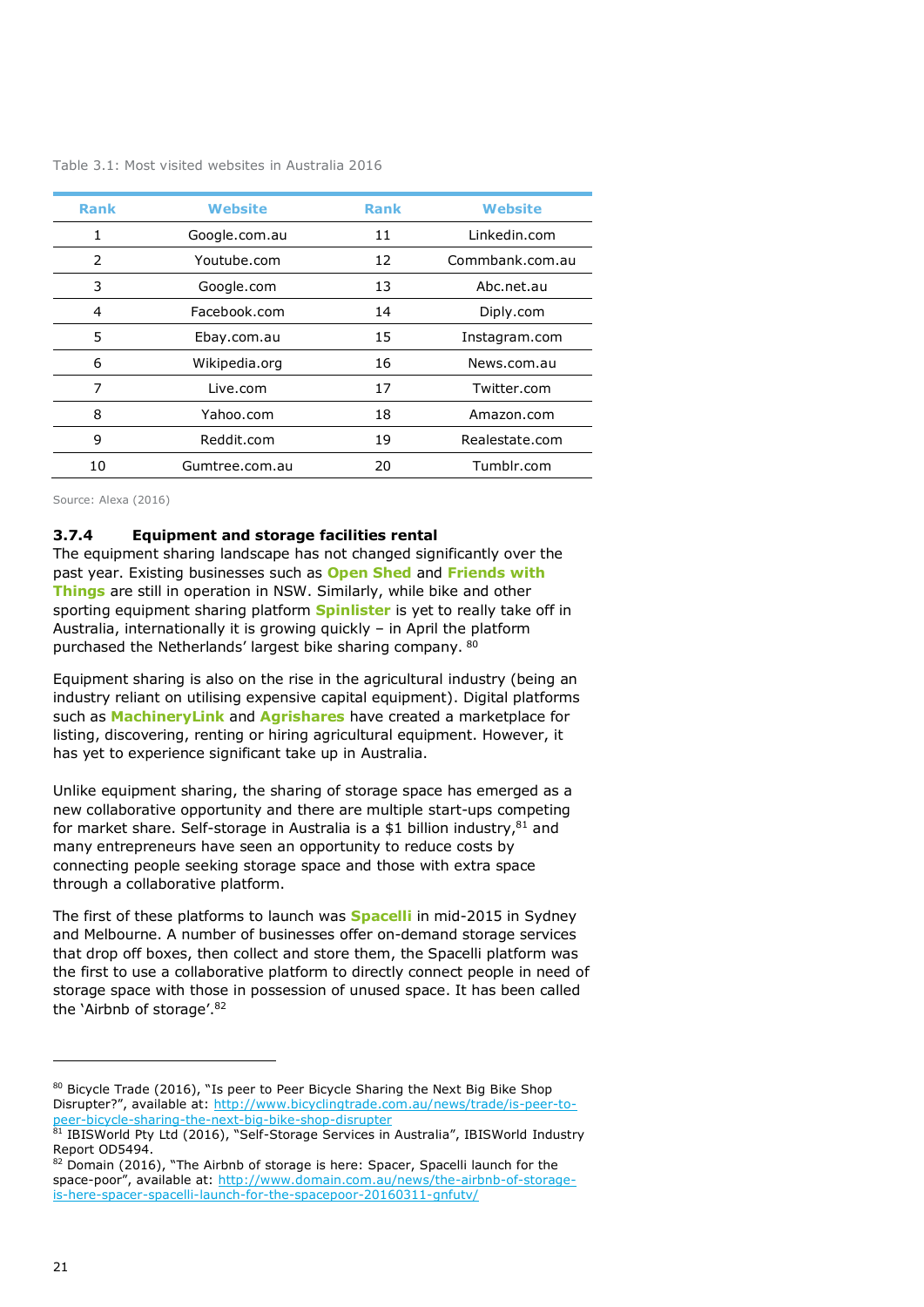Sydney-based start-up **Spacer** launched in November 2015 offering similar services, encouraging people to list their free space for others to rent, including garage space, parking, storage and commercial space. <sup>83</sup> The platform reached 1,000 listings in its first six months of operation, with a further 4,000 registered users.<sup>84</sup> The average lock-up garage listed in Sydney rents for between \$250 and \$300 per month, which represents an approximate 50% discount on traditional storage space.<sup>85</sup>

A number of similar sites have also been launched, including **Spaceout** and **Storekat**, all vying for market share in this sector.

#### **3.7.5 Pet sitting**

Peer-to-peer pet sitting service **Mad Paws** recently partnered with pet supplies business PETstock. The partnership allows customers to book pet sitters in PETstock stores around the country, increasing the convenience and reach of the Mad Paws platform. Mad Paws now has over 5,500 verified pet sitters registered and is growing.<sup>86</sup>

**Petcloud** is another nationwide collaborative pet-sitting service. PetCloud was founded in August 2014 and connects pet owners with pet sitters around the country. In addition, owners can find dog walkers and grooming services on the site. Petcloud partnered with the RSPCA in April to provide users with certainty that their pets will be safe. The platform now donates 20% of profits from bookings to the RSPCA.<sup>87</sup>

#### **3.7.6 Food and dining**

Existing collaborative food platforms are growing in NSW. The big batch cooking platform **Mama Bake** now has over 100 groups registered around the world, 20 of which are in NSW.<sup>88</sup> Similarly, group dining website **Eatwith** is now operating in 200 cities across 50 countries, it has 650 registered hosts who have collectively filled 80,000 seats at their tables.<sup>89</sup>

**Crowd Carnivore** is a crowd funding platform established in early 2016 that brings together individuals to purchase large quantities of meat directly from farmers.<sup>90</sup> The platform bypasses the retail sector, allowing farmers and consumers to interact directly. Crowd Carnivore is currently in operation in NSW and Victoria, but is looking to expand to the rest of Australia. Crowd Carnivore is one of a suite of crowdfunding platforms for group buying established by parent company **Crowd Foundry**. Other

[mamabake-map-mamabake-groups-around-the-world/](http://mamabake.com/the-mamabake-map-mamabake-groups-around-the-world/)

i,

<sup>83</sup> The Sydney Morning Herald Business Day (2016), "Aussie start-up Spacer.com.au eyes \$4b Asian market", available at:

[http://www.smh.com.au/business/innovation/aussie-startup-spacercomau-eyes-4b](http://www.smh.com.au/business/innovation/aussie-startup-spacercomau-eyes-4b-asian-market-20160426-gof540.html)[asian-market-20160426-gof540.html](http://www.smh.com.au/business/innovation/aussie-startup-spacercomau-eyes-4b-asian-market-20160426-gof540.html)

<sup>84</sup> Domain (2016), "The Airbnb of storage is here: Spacer, Spacelli launch for the space-poor", available at: [http://www.domain.com.au/news/the-airbnb-of-storage](http://www.domain.com.au/news/the-airbnb-of-storage-is-here-spacer-spacelli-launch-for-the-spacepoor-20160311-gnfutv/)[is-here-spacer-spacelli-launch-for-the-spacepoor-20160311-gnfutv/](http://www.domain.com.au/news/the-airbnb-of-storage-is-here-spacer-spacelli-launch-for-the-spacepoor-20160311-gnfutv/)

<sup>85</sup> Spacer (2016), "Spacer", available at: <https://www.spacer.com.au/> 86 Startup Daily (2016), "Sydney startup Mad Paws announces partnership with pet supplies retailer PETstock", available at:

[http://www.startupdaily.net/2016/04/sydney-startup-mad-paws-announces](http://www.startupdaily.net/2016/04/sydney-startup-mad-paws-announces-partnership-pet-supplies-retailer-petstock/)[partnership-pet-supplies-retailer-petstock/](http://www.startupdaily.net/2016/04/sydney-startup-mad-paws-announces-partnership-pet-supplies-retailer-petstock/)

<sup>87</sup> Brisbane Times (2016), "RSPCA endorses Petcloud, the Airbnb of pet-sitting services", available at: [http://www.brisbanetimes.com.au/queensland/rspca](http://www.brisbanetimes.com.au/queensland/rspca-endorses-petcloud-the-airbnb-of-pet-sitting-services-20160401-gnwesp.html)[endorses-petcloud-the-airbnb-of-pet-sitting-services-20160401-gnwesp.html](http://www.brisbanetimes.com.au/queensland/rspca-endorses-petcloud-the-airbnb-of-pet-sitting-services-20160401-gnwesp.html) 88 MamaBake (2016), "MamaBake Map", available at: [http://mamabake.com/the-](http://mamabake.com/the-mamabake-map-mamabake-groups-around-the-world/)

 $89$  EatWith (2016), "Who we are", available at: <https://www.eatwith.com/about/> 90 Crowd Carnivore (2016), 'About', available at:

<https://crowdcarnivore.com.au/about/>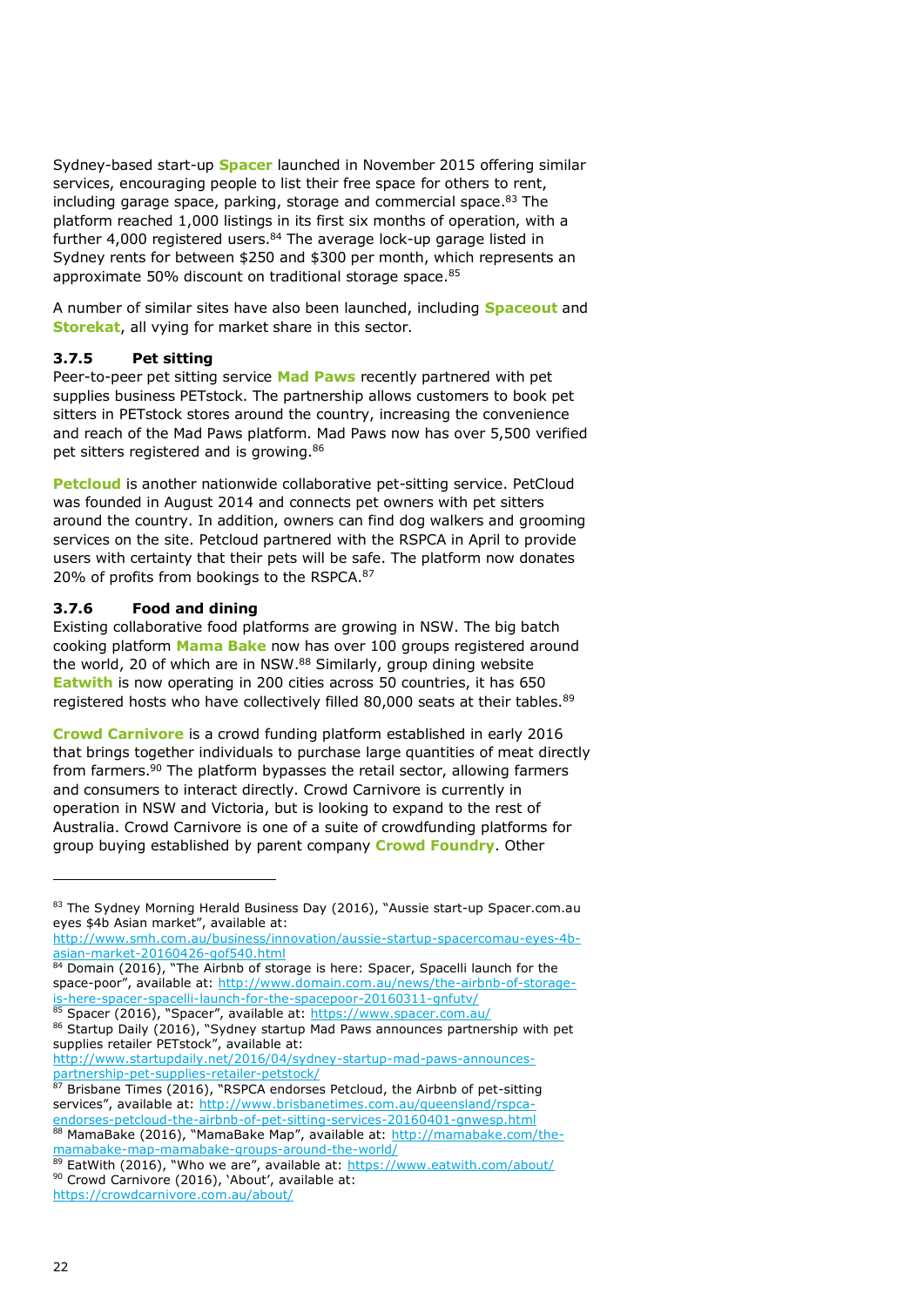platforms under development include **Crowd Cellars** (for wine) and **Farm Cart** (for fresh produce). 91

The major change in this sector is the emergence and growth of platformbased food delivery services, most notably **Deliveroo**. UK based Deliveroo launched in Australia in November 2015, and since then has enjoyed 400% growth globally, launching in 29 new cities and gaining 9,000 new restaurant partners.<sup>92</sup> Deliveroo contracts cyclists to deliver food from restaurants that do not otherwise offer delivery. Restaurant partners list the option of delivery through Deliveroo, and contact a rider when they receive an order. Similar to Uber drivers, riders provide their own bike, pick and choose how often they work, and are free to hold other jobs as well.

**Foodora** is a competitor offering similar services, although deliveries can be made by cyclists or drivers in cars. Foodora operates in Sydney, Melbourne, and Brisbane and is looking to expand further. It has partnered with over 450 restaurants in Sydney alone, increasing the availability of delivered food for residents.<sup>93</sup>

Similarly, Uber has launched **UberEats** which uses Uber drivers to deliver food. UberEats is discussed in Chapter 4.

<sup>91</sup> Crowd Foundry (2016), 'Crowd Foundry', available at:

<http://crowdfoundry.com.au/>

 $92$  Australian Financial Review (2015), "Deliveroo to launch in Australia after \$140 million capital raising", available at: [http://www.afr.com/technology/deliveroo-to](http://www.afr.com/technology/deliveroo-to-launch-in-australia-after-140-million-capital-raising-20151116-gl05na)[launch-in-australia-after-140-million-capital-raising-20151116-gl05na](http://www.afr.com/technology/deliveroo-to-launch-in-australia-after-140-million-capital-raising-20151116-gl05na)

<sup>93</sup> Foodora (2016), 'Food delivery from Sydney's best restaurants', available at: <https://www.foodora.com.au/city/sydney>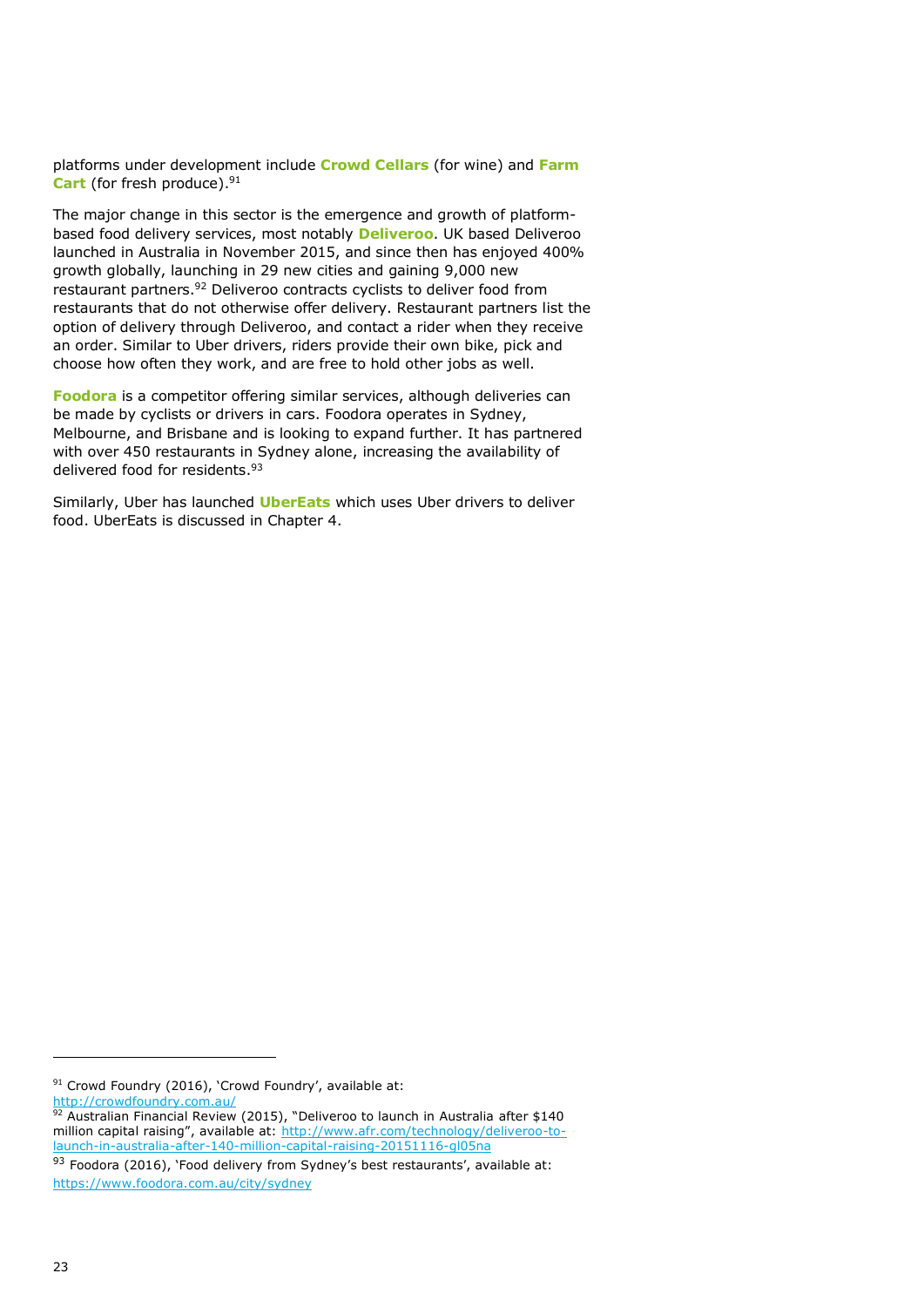# 4 New business models and innovation

Previous chapters have examined how the NSW sharing economy has grown in defined sectors over the past year. However, some of the more established collaborative businesses are now beginning to expand their business models into new sectors or new product offerings. This demonstrates that the collaborative economy in NSW is still innovating. At the same time, there are examples of collaborative businesses establishing partnerships with incumbent businesses. This may reflect a desire to increase scale and reach wider markets. This chapter provides an overview of these changes, and further changes that are likely to develop in the future.

**Uber** provides an example of a collaborative business expanding its business model to take on new markets. CEO Travis Kalanick has described it as more than just a taxi company, rather an 'urban logistics framework'<sup>94</sup> which could be used for any number of things. Over the past year Uber has expanded in a number of directions, most notably with the launch of **UberEats** in April. UberEats utilises the existing Uber driver base to act as a food delivery service.

There have also been a number of other innovative developments within the Uber business model, though these have yet to come into effect in Australia. For example, **UberPOOL** allows multiple passengers with similar trips to share one Uber and split the cost. Similarly, Uber is discussing partnerships with transit agencies in a number of US cities to establish a 'first mile, last mile' program, which will see Uber act as a 'feeder option', getting people to and from bus and train stations.<sup>95</sup> In New Zealand, Uber is already trialling working with Auckland Transport to this end.<sup>96</sup>

Similarly, Uber is trialling a **partnership** with car-sharing service Maven to allow drivers to rent vehicles on a weekly basis.<sup>97</sup> Uber only allows car models 10 years old or newer, and the cost of upgrading their own car was locking potential drivers out of the Uber market. The partnership, at this

[http://thenextweb.com/insider/2013/12/10/uber-will-soon-offer-just-black-cars](http://thenextweb.com/insider/2013/12/10/uber-will-soon-offer-just-black-cars-demand-company-ceo-travis-kalanick-hints/#!Atu0z)[demand-company-ceo-travis-kalanick-hints/#!Atu0z](http://thenextweb.com/insider/2013/12/10/uber-will-soon-offer-just-black-cars-demand-company-ceo-travis-kalanick-hints/#!Atu0z)

96 NZ Herald (2016), 'Auckland Transport turns to Uber for help', available at: [http://www.nzherald.co.nz/transport/news/article.cfm?c\\_id=97&objectid=11714841](http://www.nzherald.co.nz/transport/news/article.cfm?c_id=97&objectid=11714841)  $97$  Tech Crunch (2016), "Uber and GM partner to offer drivers car sharing through Maven", available at: [https://techcrunch.com/2016/11/01/uber-and-gm-partner-to](https://techcrunch.com/2016/11/01/uber-and-gm-partner-to-offer-drivers-car-sharing-through-maven/)[offer-drivers-car-sharing-through-maven/](https://techcrunch.com/2016/11/01/uber-and-gm-partner-to-offer-drivers-car-sharing-through-maven/)

<sup>94</sup> The Next Web (2013), "Uber's CEO hints that it could branch out into other ondemand transport and delivery services", available at:

 $95$  CityLab (2015), `Uber and Public Transit Are Trying to Get Along', available at: [http://www.citylab.com/cityfixer/2015/08/uber-and-public-transit-are-trying-to-get](http://www.citylab.com/cityfixer/2015/08/uber-and-public-transit-are-trying-to-get-along/400283/)[along/400283/](http://www.citylab.com/cityfixer/2015/08/uber-and-public-transit-are-trying-to-get-along/400283/)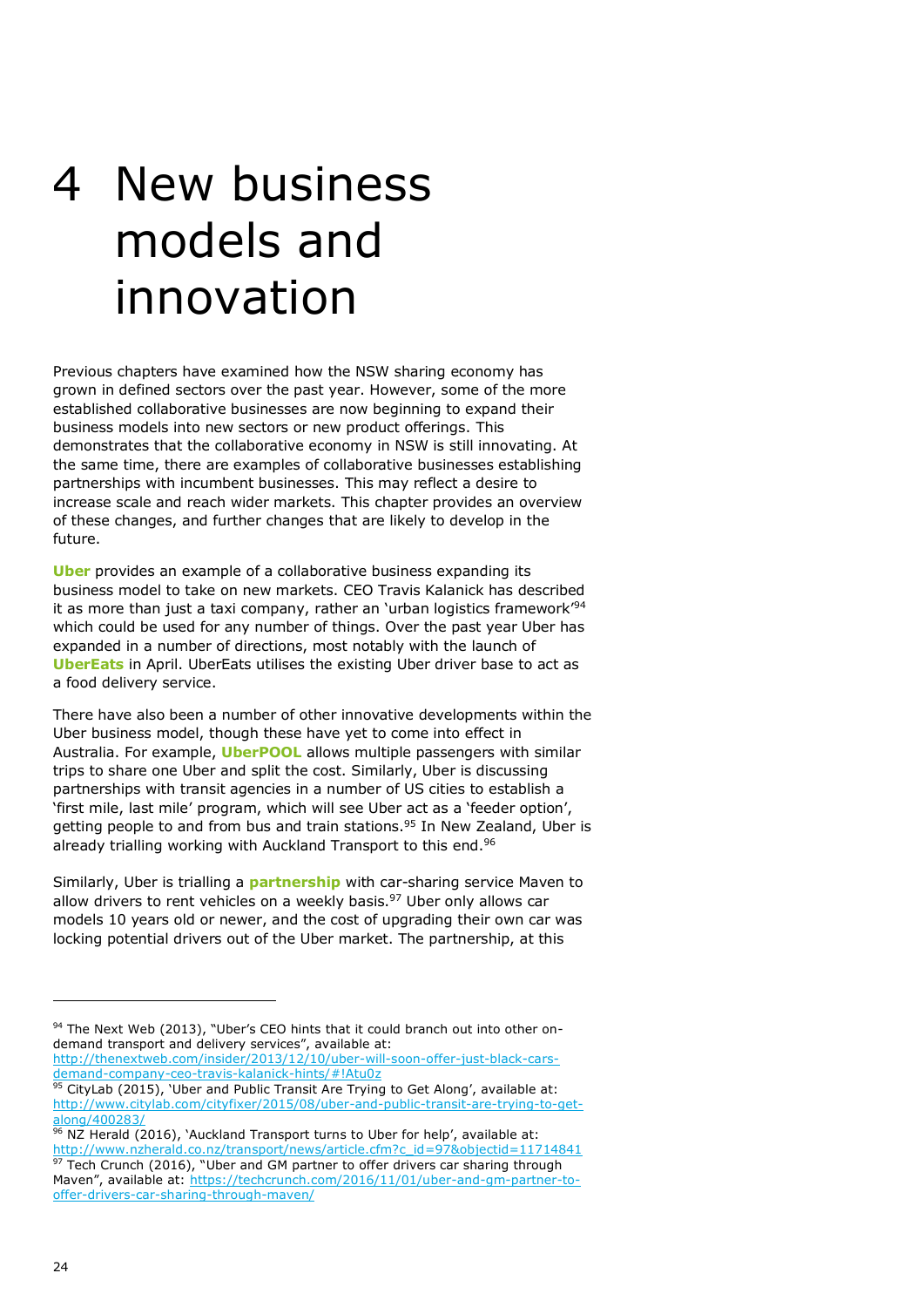stage only running in San Francisco, allows more people to access and work for Uber, and should help to grow the business.

There are also other examples of collaborative businesses partnering with established companies in order to reach new markets and bring collaboration to new sectors, as well as increasing convenience for customers. For instance:

- **eBay and Woolworths/BigW** eBay introduced the 'Parcel Drop-Off' service, which allows local eBay sellers to drop items at their local Woolworths or BigW where it will be delivered by courier to the buyer rather than having to arrange for it to be shipped personally. Already, an estimated 200,000 shoppers have used the service.<sup>98</sup> This program is an extension of the 'Click and Collect' initiative which allows eBay buyers to collect their parcels from their local Woolworths at their convenience rather than having to wait at home to accept a delivery.
- **Airbnb and Qantas** in October 2016 these two economic giants partnered to allow Airbnb members to earn Frequent Flyer points when they book accommodation. Customers will now be able to earn 1 point for every dollar they spend with Airbnb, the hope for Airbnb being that this will allow them to better compete with hotel chains that offer Frequent Flyer points.<sup>99</sup>
- **Deliveroo and Qantas** just days after the Airbnb-Qantas partnership was announced, Deliveroo announced it too was partnering with Qantas to allow members to earn Frequent Flyer points for purchases. This time customers can earn 2 points per dollar spent with Deliveroo, with Qantas wanting to be known for embracing the changes that digital transformation is generating in the economy.<sup>100</sup>

Aside from partnering with Qantas, Airbnb is also considering other ways to expand their business model, and branch out from accommodation provision. **Airbnb for business** is one initiative the company has started, which specifically targets corporates, aiming to expand the user base from predominantly holiday goers to business travellers as well. Properties which meet necessary requirements for business travellers (for instance sufficient amenities and host ratings) are identified with a briefcase icon indicating their suitability for business travel, and companies need simply to create a corporate account to access these properties.

Airbnb has also been talking about partnering with local companies in specific areas so that people staying with Airbnb will be able to find the best local restaurants and activities.<sup>101</sup> These partnerships would most likely be with tourism or transport companies. Many hosts do make recommendations regarding the best places to eat and local attractions to visit for their guests, and some local businesses have organised with local

<sup>98</sup> eBay Media Centre (2016), "eBay and Woolworths pilot 'Parcel Drop-Off' service", available at: [http://media.ebay.com.au/ebay-and-woolworths-pilot-](http://media.ebay.com.au/ebay-and-woolworths-pilot-%E2%80%98parcel-drop-%E2%80%99-service) [%E2%80%98parcel-drop-%E2%80%99-service](http://media.ebay.com.au/ebay-and-woolworths-pilot-%E2%80%98parcel-drop-%E2%80%99-service)

<sup>99</sup> Qantas (2016), "Qantas and Airbnb team up to make frequent flyers feel right at home", available at: [http://www.qantasnewsroom.com.au/media-releases/qantas](http://www.qantasnewsroom.com.au/media-releases/qantas-and-airbnb-team-up-to-make-frequent-flyers-feel-right-at-home/)[and-airbnb-team-up-to-make-frequent-flyers-feel-right-at-home/](http://www.qantasnewsroom.com.au/media-releases/qantas-and-airbnb-team-up-to-make-frequent-flyers-feel-right-at-home/)

<sup>&</sup>lt;sup>100</sup> Qantas (2016), "Deliveroo hops into Qantas frequent flyer program", available at: [http://www.qantasnewsroom.com.au/media-releases/deliveroo-hops-into-qantas](http://www.qantasnewsroom.com.au/media-releases/deliveroo-hops-into-qantas-frequent-flyer-program/)[frequent-flyer-program/](http://www.qantasnewsroom.com.au/media-releases/deliveroo-hops-into-qantas-frequent-flyer-program/)

 $101$  The Next Web (2014), "Airbnb founder on branching out into other services, promoting the local economy…and THAT orgy", available at: <http://thenextweb.com/insider/2014/03/18/airbnb-co-founder/> and Management Today (2016), "Where next for Airbnb", available at:

<http://www.managementtoday.co.uk/next-airbnb/article/1388051>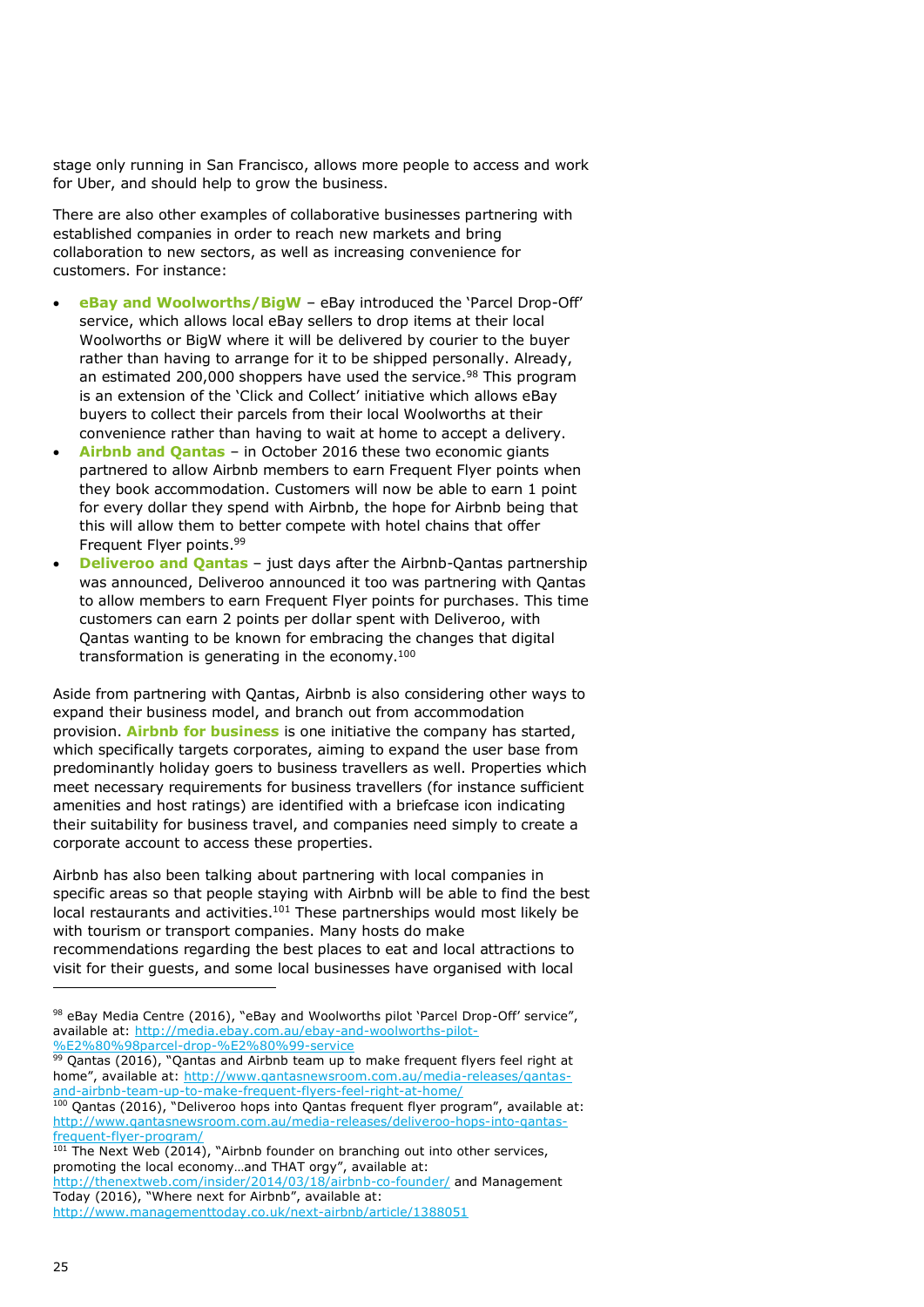hosts to be part of these recommendations, however these are largely informal arrangements.

While Airbnb has not officially partnered with local businesses yet, there are many local small businesses popping up around the world to support Airbnb customers. For example, property managers exclusively catering to Airbnb listed properties, and ironing and dry cleaning businesses which provide linen for Airbnb hosts.

Another new development in the collaborative economy is the establishment of platform creating websites such as **Sharetribe** – a startup which provides software to allow individuals to build their own peer-topeer platforms. The could see more niche collaborative platforms start up, as it gives individuals the opportunity to create everything from a surfboard rental site to a music tutoring service. Since its launch in 2012, Sharetribe has helped to create 500 platforms globally, and their free software is downloaded an average of 50 times per week.<sup>102</sup>

#### **4.1.1 Blockchain – Collaborative?**

Distributed ledger technology (the most common example of which is 'blockchain') uses cryptographic tools and a distributed consensus process to create a significant innovation in traditional record keeping. This technology keeps multiple, transparent copies of the complete historical record of ledger entries each verified by consensus, and operates using a peer-to-peer network, rather than requiring a specific central organisation.

The peer-to-peer, collaborative feature is what drives the benefits associated with distributed ledgers. Traditionally, systems that have centralised ledgers have required the participation of a trusted third party to maintain a record of transactions between organisations. A distributed ledger overcomes the need for a third party, which can be a significant benefit where there is no clear trusted central organisation, or where the costs of intermediation are high.

The application of this technology to solve "real-world" problems presents opportunities. While it is important to take a step back from the hype, a number of businesses have begun to investigate this technology, including Australia Post, Westpac, Commonwealth Bank, and IBM, and interest is growing.

Most applications so far have been in finance, but the possibilities are lie in broader areas. For example, supply chain tracking and digital identity management are new applications which are beginning to emerge.

<sup>&</sup>lt;sup>102</sup> Collaborative Consumption (2015), "Planning on building a peer-to-peer marketplace? An interview with Juho Makkonen", available at: [http://www.collaborativeconsumption.com/2015/12/07/planning-building-peer-peer](http://www.collaborativeconsumption.com/2015/12/07/planning-building-peer-peer-marketplace-interview-juho-makkonen/)[marketplace-interview-juho-makkonen/](http://www.collaborativeconsumption.com/2015/12/07/planning-building-peer-peer-marketplace-interview-juho-makkonen/)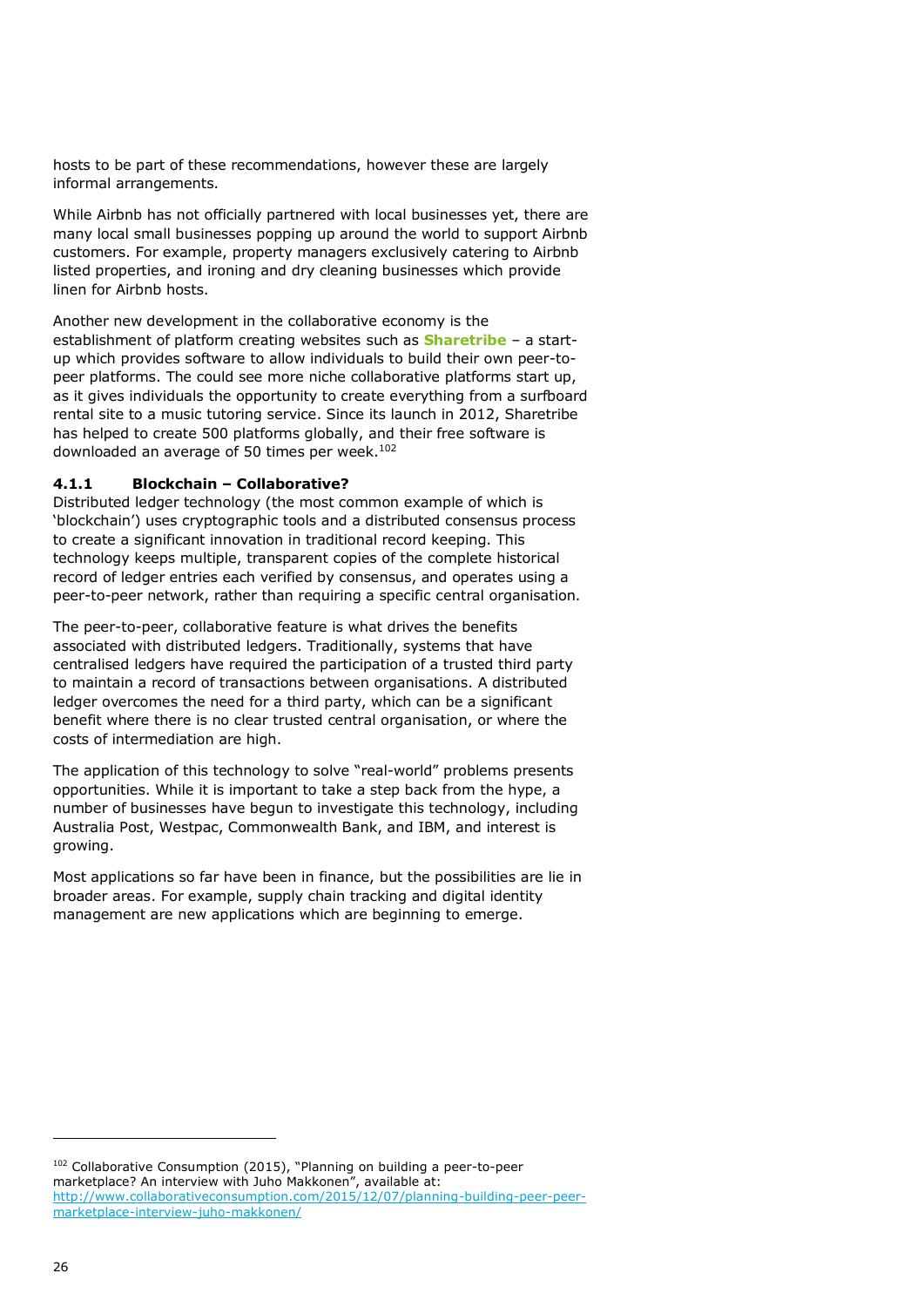# 5 Conclusion

The collaborative economy has changed significantly over the past year, with growth being driven by growth in major businesses in key sectors, increased activity and new entrants in all sectors, and the rise of new business models.

Technological advances have facilitated the development of platforms to more efficiently connect buyers and sellers, lower transaction costs, and allow instantaneous communication and product reviews, increasing the transparency of trade. Greater acceptance of collaborative economy business models by consumers and the government has allowed businesses to take advantage of these advances.

Over the past year, key businesses in the collaborative economy experienced an average growth in revenue of around 68%. This growth was largely being driven by the transport and automotive, and financial services sectors. In particular, the revenue of key collaborative businesses in the financial services sector increased over fourfold. This growth suggests increased interest in the collaborative economy amongst NSW citizens. The rapid growth in transport and accommodation, as well as financial services over the past year has coincided with increasing clarity around the regulatory framework in these sectors. Additional certainty for businesses operating in this sector may have supported participation. Indeed, more people have earned income through a sharing platform in the past year. The key businesses which were profiled reported that the number of users that have earned an income from their platform in NSW increased by 48,000 to 92,400.

While these numbers show a significant increase in activity, it likely underestimates the overall size of collaborative economy activity in NSW. Over the past year, some of the smaller businesses have also experienced growth, and there is evidence of new businesses being established in existing sectors. New businesses such as GoCar and Spare Workspace, and the emergence of a market for peer-to-peer storage space solutions have all contributed to the rise of sharing economy activity.

The success of existing platforms and increased competition has also coincided with collaborative economy businesses looking to new business models. This has included businesses which started off operating in one sector expanding into adjacent sectors, providing new services. Some collaborative businesses have also established partnerships with incumbent businesses with the objective of reaching a wider consumer base.

Collaborative economy activity is more mature in some sectors, and therefore the pace of growth has varied significantly in different sectors. Nonetheless, it has been broad-based. It also seems that there is further room to expand, which likely means that the NSW economy will continue to experience disruption from the collaborative economy businesses in the future.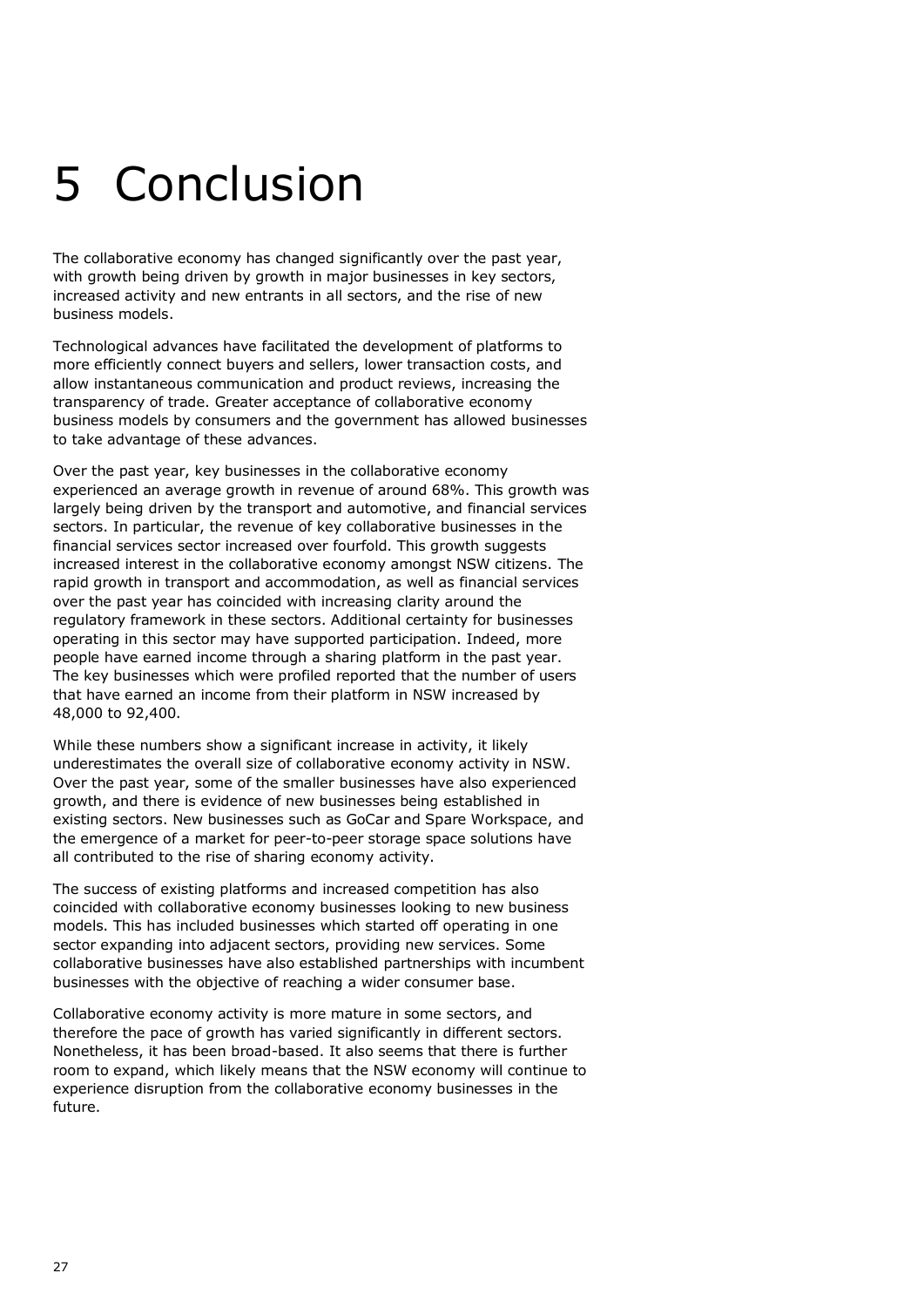### Limitation of our work

#### **General use restriction**

This report is prepared solely for the use of the Department of Finance, Services and Innovation. This report is not intended to and should not be used or relied upon by anyone else and we accept no duty of care to any other person or entity. The report has been prepared for the purpose of apprising the NSW Government of the state of play of the evolving collaborative economy in NSW. You should not refer to or use our name or the advice for any other purpose.